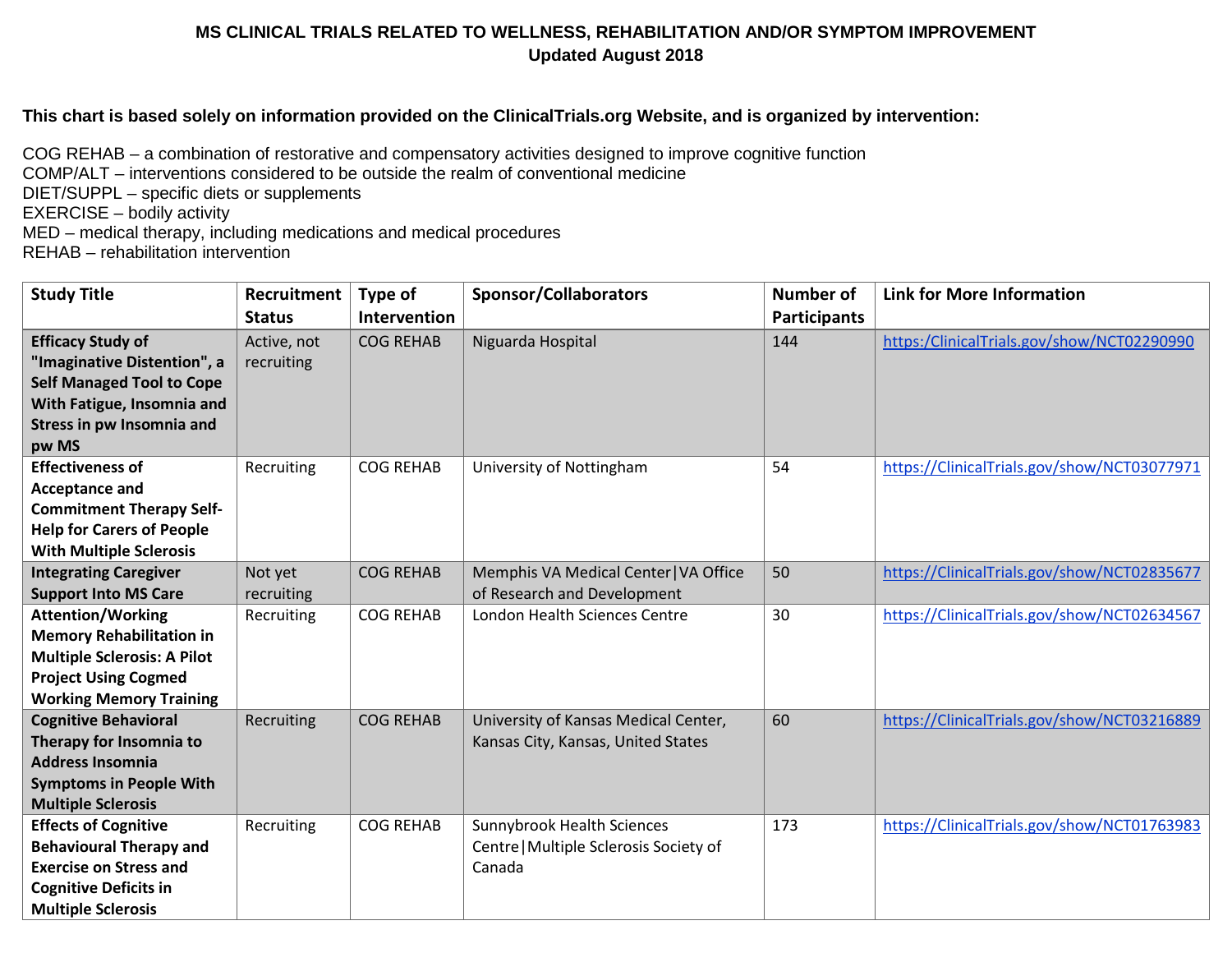| <b>Study Title</b>                                                                                                                                                                        | Recruitment               | Type of          | <b>Sponsor/Collaborators</b>                                                                                                                                                                                                                                                                                | <b>Number of</b>    | <b>Link for More Information</b>            |
|-------------------------------------------------------------------------------------------------------------------------------------------------------------------------------------------|---------------------------|------------------|-------------------------------------------------------------------------------------------------------------------------------------------------------------------------------------------------------------------------------------------------------------------------------------------------------------|---------------------|---------------------------------------------|
|                                                                                                                                                                                           | <b>Status</b>             | Intervention     |                                                                                                                                                                                                                                                                                                             | <b>Participants</b> |                                             |
| Neuropsychological<br><b>Management of Multiple</b><br><b>Sclerosis: Benefits of a</b><br><b>Computerised Semi-</b><br>autonomous At-home<br><b>Cognitive Rehabilitation</b><br>Programme | Recruiting                | <b>COG REHAB</b> | University Hospital, Caen                                                                                                                                                                                                                                                                                   | 40                  | https://ClinicalTrials.gov/show/NCT03471338 |
| <b>Impact of Brain</b><br><b>Connectome and</b><br><b>Personality on Cognitive</b><br><b>Rehabilitation in Multiple</b><br><b>Sclerosis</b>                                               | Not yet<br>recruiting     | <b>COG REHAB</b> | State University of New York at Buffalo                                                                                                                                                                                                                                                                     | 50                  | https://ClinicalTrials.gov/show/NCT03306875 |
| <b>Online Program to Reduce</b><br><b>Depression in MS</b>                                                                                                                                | Not yet<br>recruiting     | <b>COG REHAB</b> | Charite University, Berlin,<br><b>Germany   National Multiple Sclerosis</b><br>Society   Universitä¤tsklinikum Hamburg-<br>Eppendorf   Cedars-Sinai Medical<br>Center   University of Missouri, Kansas<br>City   Penn State University   King's<br>College London   University Medical<br>Center Goettingen | 400                 | https://ClinicalTrials.gov/show/NCT02740361 |
| A Cognitive Self-<br><b>Management Intervention</b><br>for Persons With Multiple<br><b>Sclerosis: Adapting Web-</b><br>based Technology                                                   | Recruiting                | <b>COG REHAB</b> | University of Texas at Austin                                                                                                                                                                                                                                                                               | 20                  | https://ClinicalTrials.gov/show/NCT03458767 |
| <b>Remediation of Emotional</b><br><b>Processing Deficits in MS</b>                                                                                                                       | Recruiting                | <b>COG REHAB</b> | Kessler Foundation, East Hanover, New<br>Jersey, United States                                                                                                                                                                                                                                              | 50                  | https://ClinicalTrials.gov/show/NCT03373344 |
| <b>Computer Assisted</b><br><b>Cognitive Rehabilitation for</b><br><b>Persons With Multiple</b><br><b>Sclerosis</b>                                                                       | Active, not<br>recruiting | <b>COG REHAB</b> | The University of Texas at Austin,<br>Austin, Texas, United States                                                                                                                                                                                                                                          | 220                 | https://ClinicalTrials.gov/show/NCT03200899 |
| <b>Influence of Emotional</b><br><b>Disorders and Executive on</b><br>the Components<br><b>Retrograde and</b><br><b>Anterograde Episodic</b><br><b>Memory in MS</b>                       | Recruiting                | <b>COG REHAB</b> | University Hospital, Caen                                                                                                                                                                                                                                                                                   | 80                  | https://ClinicalTrials.gov/show/NCT02518776 |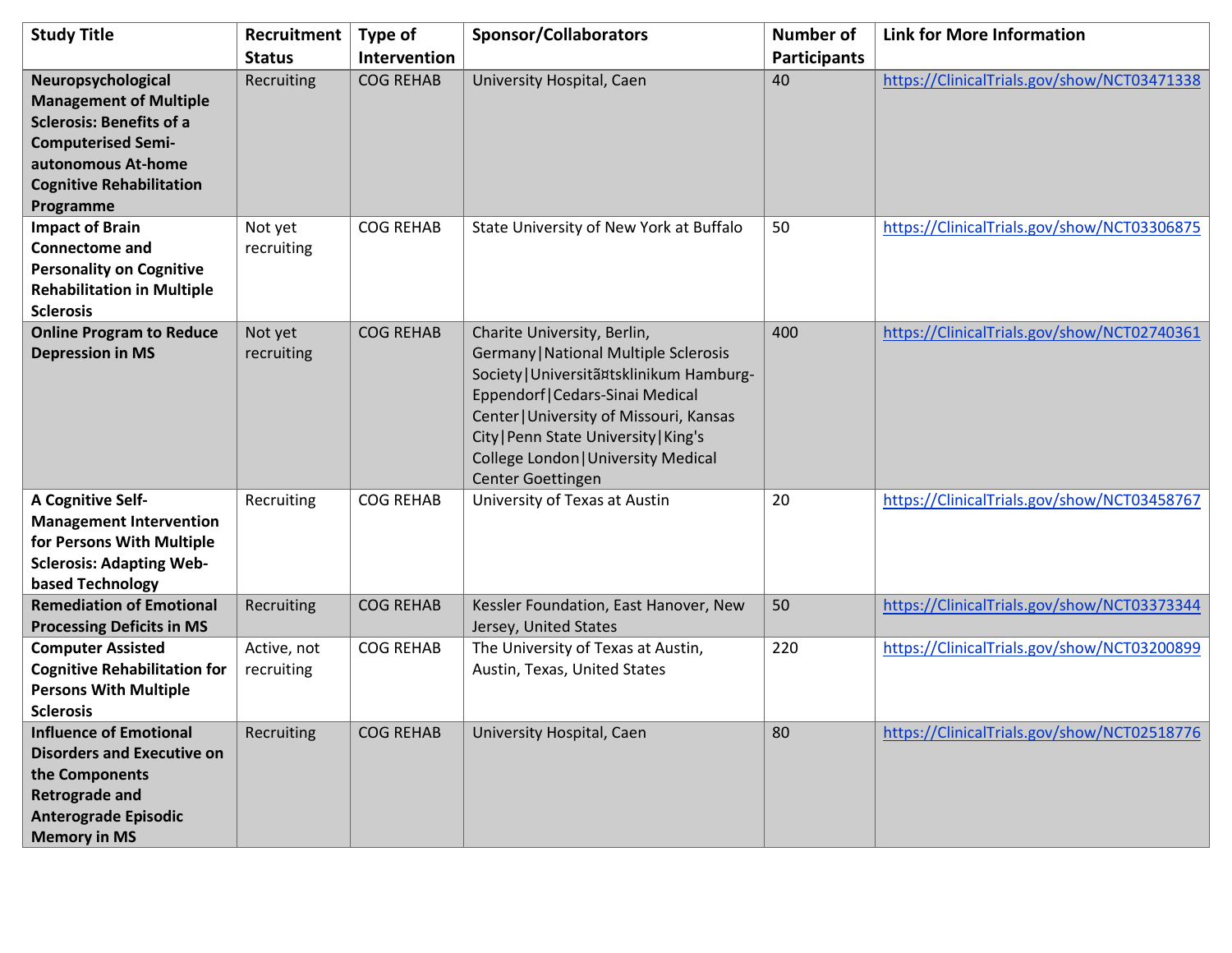| <b>Study Title</b>                                                                                                                                               | Recruitment               | Type of          | Sponsor/Collaborators                                                                                                                                                         | <b>Number of</b>    | <b>Link for More Information</b>            |
|------------------------------------------------------------------------------------------------------------------------------------------------------------------|---------------------------|------------------|-------------------------------------------------------------------------------------------------------------------------------------------------------------------------------|---------------------|---------------------------------------------|
|                                                                                                                                                                  | <b>Status</b>             | Intervention     |                                                                                                                                                                               | <b>Participants</b> |                                             |
| <b>Resilience-Based Program</b><br>for Support Partners of<br><b>Persons With Multiple</b><br><b>Sclerosis</b>                                                   | Recruiting                | <b>COG REHAB</b> | Healios Inc.   Genentech, Inc.                                                                                                                                                | 60                  | https://ClinicalTrials.gov/show/NCT03555253 |
| <b>Cognition Evolution and</b><br><b>MRI Markers in PPMS</b><br><b>Patients on 2 Years</b>                                                                       | Not yet<br>recruiting     | <b>COG REHAB</b> | University Hospital, Bordeaux   Roche<br>Pharma AG                                                                                                                            | 120                 | https://ClinicalTrials.gov/show/NCT03455582 |
| <b>Emotional Processing,</b><br>Family Life, Friendship and<br>Social Integration in<br><b>Patients With Multiple</b><br><b>Sclerosis</b>                        | Recruiting                | <b>COG REHAB</b> | University Hospital,<br>Bordeaux   FONDATION POUR L'AIDE A<br>LA RECHERCHE SUR LA SCLEROSE EN<br><b>PLAQUES</b>                                                               | 90                  | https://ClinicalTrials.gov/show/NCT02708927 |
| <b>Neuropsychological Profile</b><br>of a Patient's Group With<br><b>Multiple Sclerosis and</b><br><b>Effect of a Cognitive</b><br><b>Rehabilitation Program</b> | Active, not<br>recruiting | <b>COG REHAB</b> | <b>Aveiro University</b>                                                                                                                                                      | 75                  | https://ClinicalTrials.gov/show/NCT02193906 |
| <b>Effect of Guided Imagery</b><br>on Well-being in Patients<br><b>With Multiple Sclerosis</b>                                                                   | Completed                 | <b>COG REHAB</b> | University of California, San Diego                                                                                                                                           | 20                  | https://ClinicalTrials.gov/show/NCT03177655 |
| <b>Laughter Therapy Effects</b><br>on Mood, Stress and Self-<br>efficacy in People With<br><b>Neurological Diseases.</b>                                         | Recruiting                | <b>COG REHAB</b> | Brown, Theodore R., M.D., MPH                                                                                                                                                 | 24                  | https://ClinicalTrials.gov/show/NCT02750982 |
| <b>Computerized Cognitive</b><br><b>Exercise Training</b><br><b>Treatment for Adults With</b><br><b>Multiple Sclerosis</b>                                       | Active, not<br>recruiting | <b>COG REHAB</b> | Stony Brook University   National<br>Multiple Sclerosis Society (NMSS)                                                                                                        | 136                 | https://ClinicalTrials.gov/show/NCT02141386 |
| <b>Evaluation of the Efficiency</b><br>of a Cognitive Remedial<br>Program (PROCOG-SEP)<br><b>Designed for Multiple</b><br><b>Sclerosis Patients</b>              | Recruiting                | <b>COG REHAB</b> | Central Hospital, Nancy,<br>France   University Hospital, Strasbourg,<br>France   Centre Hospitalier Universitaire<br>Dijon   Centre Hospitalier Universitaire<br>de Besancon | 140                 | https://ClinicalTrials.gov/show/NCT01659593 |
| <b>Comparison of the Efficacy</b><br>and Mechanisms for MBCT<br>and CT for Multiple<br><b>Sclerosis (MS) Chronic Pain</b>                                        | Active, not<br>recruiting | COMP/ALT         | University of Washington   National<br>Multiple Sclerosis Society                                                                                                             | 32                  | https://ClinicalTrials.gov/show/NCT02012439 |
| <b>Efficacy of MBI for</b><br><b>Depressive Symptoms in</b><br><b>Patients With MS</b>                                                                           | Recruiting                | COMP/ALT         | University of Turin, Italy   Fondazione<br>Italiana Sclerosi Multipla                                                                                                         | 88                  | https://ClinicalTrials.gov/show/NCT02611401 |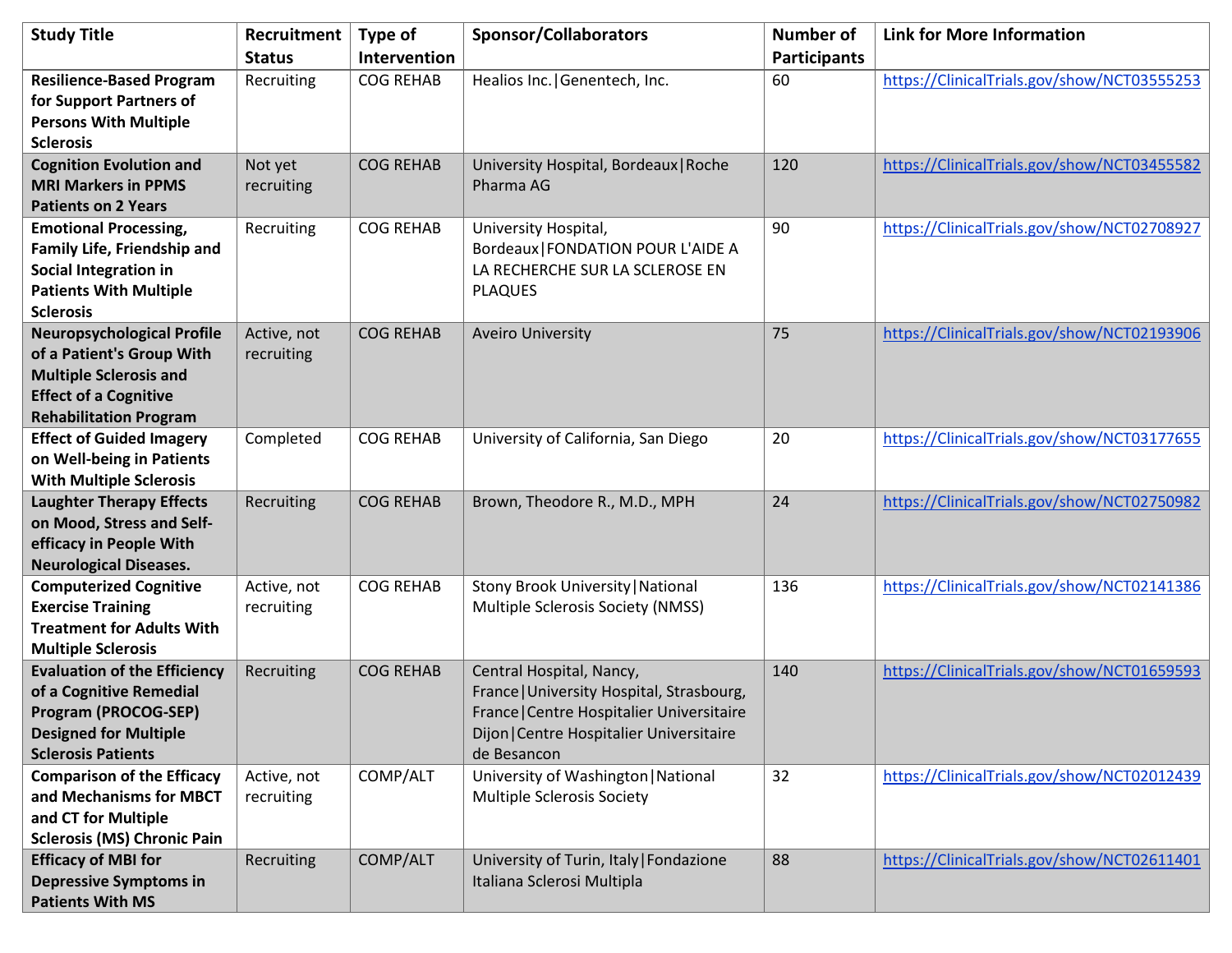| <b>Study Title</b>                                                                                                                                                                                            | Recruitment               | Type of      | Sponsor/Collaborators                                                                                                                                            | <b>Number of</b>    | <b>Link for More Information</b>            |
|---------------------------------------------------------------------------------------------------------------------------------------------------------------------------------------------------------------|---------------------------|--------------|------------------------------------------------------------------------------------------------------------------------------------------------------------------|---------------------|---------------------------------------------|
|                                                                                                                                                                                                               | <b>Status</b>             | Intervention |                                                                                                                                                                  | <b>Participants</b> |                                             |
| <b>Mindfulness-based Stress</b><br><b>Reduction in Multiple</b><br><b>Sclerosis</b>                                                                                                                           | Recruiting                | COMP/ALT     | NHS Greater Glasgow and<br>Clyde   University of Glasgow                                                                                                         | 50                  | https://ClinicalTrials.gov/show/NCT02136485 |
| <b>Mindfulness-based Stress</b><br><b>Reduction for Multiple</b><br><b>Sclerosis</b>                                                                                                                          | Active, not<br>recruiting | COMP/ALT     | <b>National College of Natural</b><br>Medicine   National Institutes of Health<br>(NIH)   National Center for<br>Complementary and Integrative Health<br>(NCCIH) | 60                  | https://ClinicalTrials.gov/show/NCT02340754 |
| A Pilot Trial of Remotely-<br><b>Supervised Transcranial</b><br><b>Direct Current Stimulation</b><br>(RS-tDCS) to Enhance<br><b>Motor Learning in</b><br><b>Progressive Multiple</b><br><b>Sclerosis (MS)</b> | Recruiting                | COMP/ALT     | New York University School of Medicine                                                                                                                           | 80                  | https://ClinicalTrials.gov/show/NCT03499314 |
| The Role of SAtivex <sup>®</sup> in<br><b>Robotic-Rehabilitation</b>                                                                                                                                          | Recruiting                | COMP/ALT     | IRCCS Centro Neurolesi "Bonino-Pulejo"                                                                                                                           | 40                  | https://ClinicalTrials.gov/show/NCT03186664 |
| <b>Physiological Effects of N-</b><br><b>Acetyl Cysteine in Patients</b><br><b>With Multiple Sclerosis</b>                                                                                                    | Recruiting                | COMP/ALT     | Thomas Jefferson University                                                                                                                                      | 30                  | https://ClinicalTrials.gov/show/NCT03032601 |
| <b>Histaminergic Basis of</b><br><b>Central Fatigue in Multiple</b><br><b>Sclerosis - A Novel</b><br>Approach (Carbidopa, L-<br>histidine)                                                                    | Not yet<br>recruiting     | COMP/ALT     | University of Miami, Miami, Florida,<br><b>United States</b>                                                                                                     | 15                  | https://ClinicalTrials.gov/show/NCT03266965 |
| <b>Estriol Treatment in</b><br><b>Multiple Sclerosis (MS):</b><br><b>Effect on Cognition</b>                                                                                                                  | Recruiting                | COMP/ALT     | University of California, Los<br>Angeles   Synthetic Biologics (formerly<br>Adeona Pharmaceuticals)                                                              | 64                  | https://ClinicalTrials.gov/show/NCT01466114 |
| <b>Fecal Microbial</b><br><b>Transplantation in</b><br><b>Relapsing Multiple</b><br><b>Sclerosis Patients</b>                                                                                                 | Not yet<br>recruiting     | COMP/ALT     | Lawson Health Research Institute                                                                                                                                 | 40                  | https://ClinicalTrials.gov/show/NCT03183869 |
| <b>The Effects of Different</b><br><b>Medical Marijuana Strains</b><br>on Motor and Cognitive<br><b>Function in People With</b><br><b>Multiple Sclerosis</b>                                                  | Not yet<br>recruiting     | COMP/ALT     | <b>Colorado State University</b>                                                                                                                                 | 100                 | https://ClinicalTrials.gov/show/NCT03172741 |
| <b>A Study of Oxidative</b><br><b>Pathways in MS Fatigue</b>                                                                                                                                                  | Recruiting                | COMP/ALT     | University of California, San Francisco                                                                                                                          | 20                  | https://ClinicalTrials.gov/show/NCT02804594 |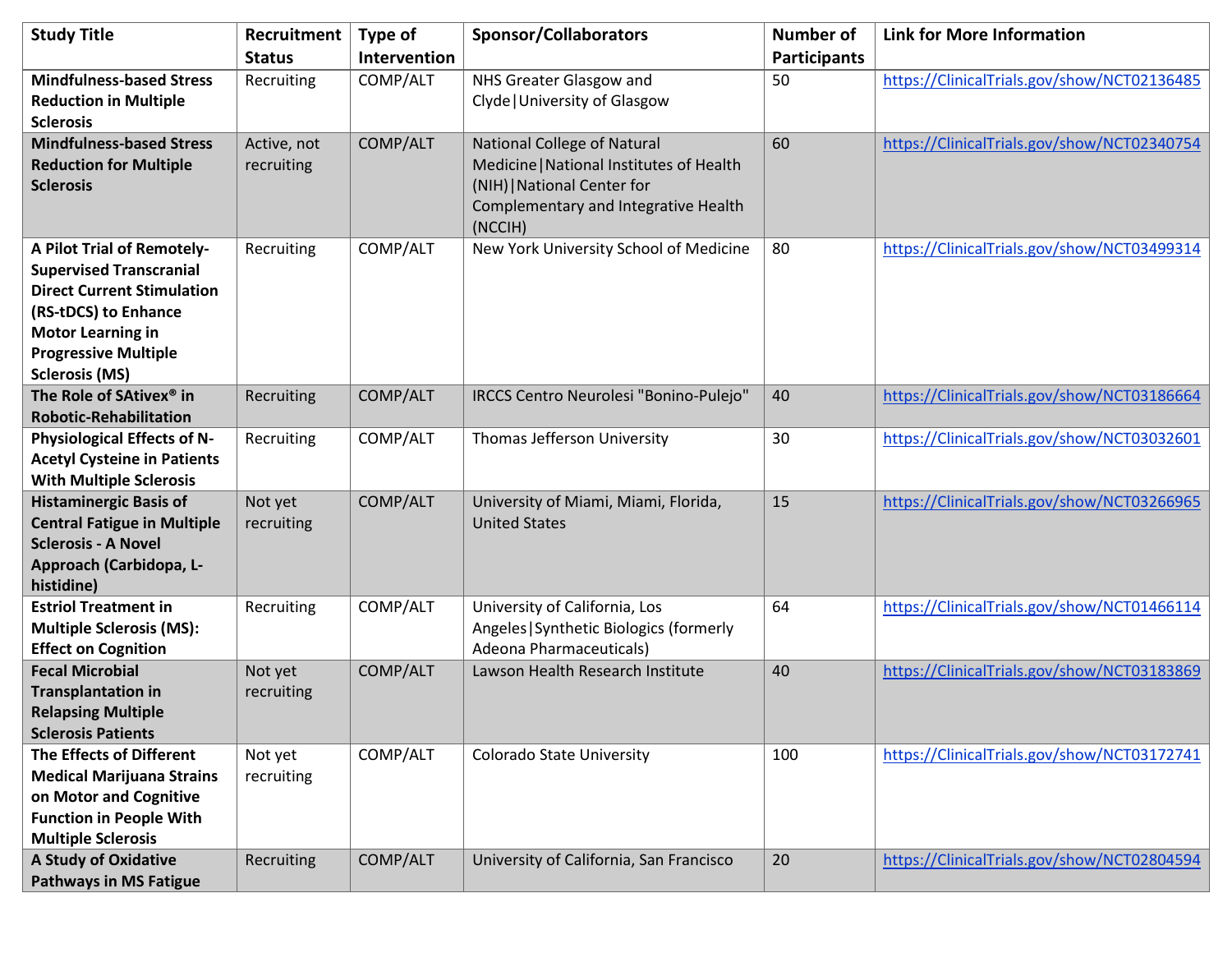| <b>Study Title</b>                                                     | Recruitment   | Type of      | Sponsor/Collaborators                  | <b>Number of</b>    | <b>Link for More Information</b>            |
|------------------------------------------------------------------------|---------------|--------------|----------------------------------------|---------------------|---------------------------------------------|
|                                                                        | <b>Status</b> | Intervention |                                        | <b>Participants</b> |                                             |
| <b>Evaluation of the Safety,</b>                                       | Not yet       | COMP/ALT     | PhytoTech Therapeutics, Ltd.           | 60                  | https://ClinicalTrials.gov/show/NCT03005119 |
| <b>Tolerability, and Efficacy of</b>                                   | recruiting    |              |                                        |                     |                                             |
| <b>Orally Administered</b>                                             |               |              |                                        |                     |                                             |
| PTL201 in MS Patients With                                             |               |              |                                        |                     |                                             |
| Spasticity-related                                                     |               |              |                                        |                     |                                             |
| <b>Symptoms</b>                                                        |               |              |                                        |                     |                                             |
| Phase 3, 28-week,                                                      | Withdrawn     | COMP/ALT     | <b>GW Research Ltd</b>                 | $\mathbf 0$         | https://ClinicalTrials.gov/show/NCT01868048 |
| Randomized, Double-blind,                                              |               |              |                                        |                     |                                             |
| <b>Placebo-controlled Safety</b>                                       |               |              |                                        |                     |                                             |
| and Efficacy Study of                                                  |               |              |                                        |                     |                                             |
| Nabiximols as an add-on                                                |               |              |                                        |                     |                                             |
| <b>Therapy in Subjects With</b>                                        |               |              |                                        |                     |                                             |
| <b>Spasticity Due to Multiple</b>                                      |               |              |                                        |                     |                                             |
| Sclerosis.                                                             |               |              |                                        |                     |                                             |
| A Study to Analyze the                                                 | Not yet       | COMP/ALT     | New York University School of Medicine | 30                  | https://ClinicalTrials.gov/show/NCT03174379 |
| <b>Effect of Acupuncture on</b><br><b>Mobility And Quality of Life</b> | recruiting    |              |                                        |                     |                                             |
| in Multiple Sclerosis                                                  |               |              |                                        |                     |                                             |
| <b>Rouxbe Pilot for MS</b>                                             | Recruiting    | DIET/SUPPL   | Oregon Health and Science              | 15                  | https://ClinicalTrials.gov/show/NCT02424825 |
|                                                                        |               |              | University   Rouxbe Cooking School     |                     |                                             |
| <b>Pilot Diet Study for</b>                                            | Active, not   | DIET/SUPPL   | Icahn School of Medicine at Mount      | 36                  | https://ClinicalTrials.gov/show/NCT02986893 |
| <b>Multiple Sclerosis</b>                                              | recruiting    |              | Sinai, New York, New York, United      |                     |                                             |
|                                                                        |               |              | <b>States</b>                          |                     |                                             |
| <b>Pilot and Feasibility Trial of</b>                                  | Not yet       | DIET/SUPPL   |                                        | 20                  | https://ClinicalTrials.gov/show/NCT03372187 |
| a Telehealth Dietary                                                   | recruiting    |              |                                        |                     |                                             |
| <b>Intervention for MS</b>                                             |               |              |                                        |                     |                                             |
| <b>Nutritional Approaches in</b>                                       | Recruiting    | DIET/SUPPL   | Charite University, Berlin, Germany    | 111                 | https://ClinicalTrials.gov/show/NCT03508414 |
| <b>Multiple Sclerosis</b>                                              |               |              |                                        |                     |                                             |
| Low Fat Diet for Fatigue in                                            | Not yet       | DIET/SUPPL   | Fatigue   Disability                   | 108                 | https://ClinicalTrials.gov/show/NCT03322982 |
| <b>MS</b>                                                              | recruiting    |              |                                        |                     |                                             |
| <b>Dietary Approaches to</b>                                           | Recruiting    | DIET/SUPPL   | University of Iowa   National Multiple | 100                 | https://ClinicalTrials.gov/show/NCT02914964 |
| <b>Treat Multiple Sclerosis-</b>                                       |               |              | <b>Sclerosis Society</b>               |                     |                                             |
| <b>Related Fatigue Study</b>                                           |               |              |                                        |                     |                                             |
| <b>D-mannose for the</b>                                               | Recruiting    | DIET/SUPPL   | University College, London   UCLH      | 20                  | https://ClinicalTrials.gov/show/NCT02490046 |
| <b>Prevention of UTIs in</b>                                           |               |              |                                        |                     |                                             |
| <b>Multiple Sclerosis</b>                                              |               |              |                                        |                     |                                             |
| A Pilot Study in Subjects                                              | Not yet       | DIET/SUPPL   | Please Contact the Merck KGaA          | 120                 | https://ClinicalTrials.gov/show/NCT03387046 |
| <b>With Relapsing Remitting</b>                                        | recruiting    |              | Communication Center, Darmstadt,,      |                     |                                             |
| <b>Multiple Sclerosis (dietary</b>                                     |               |              | Germany                                |                     |                                             |
| supplement)                                                            |               |              |                                        |                     |                                             |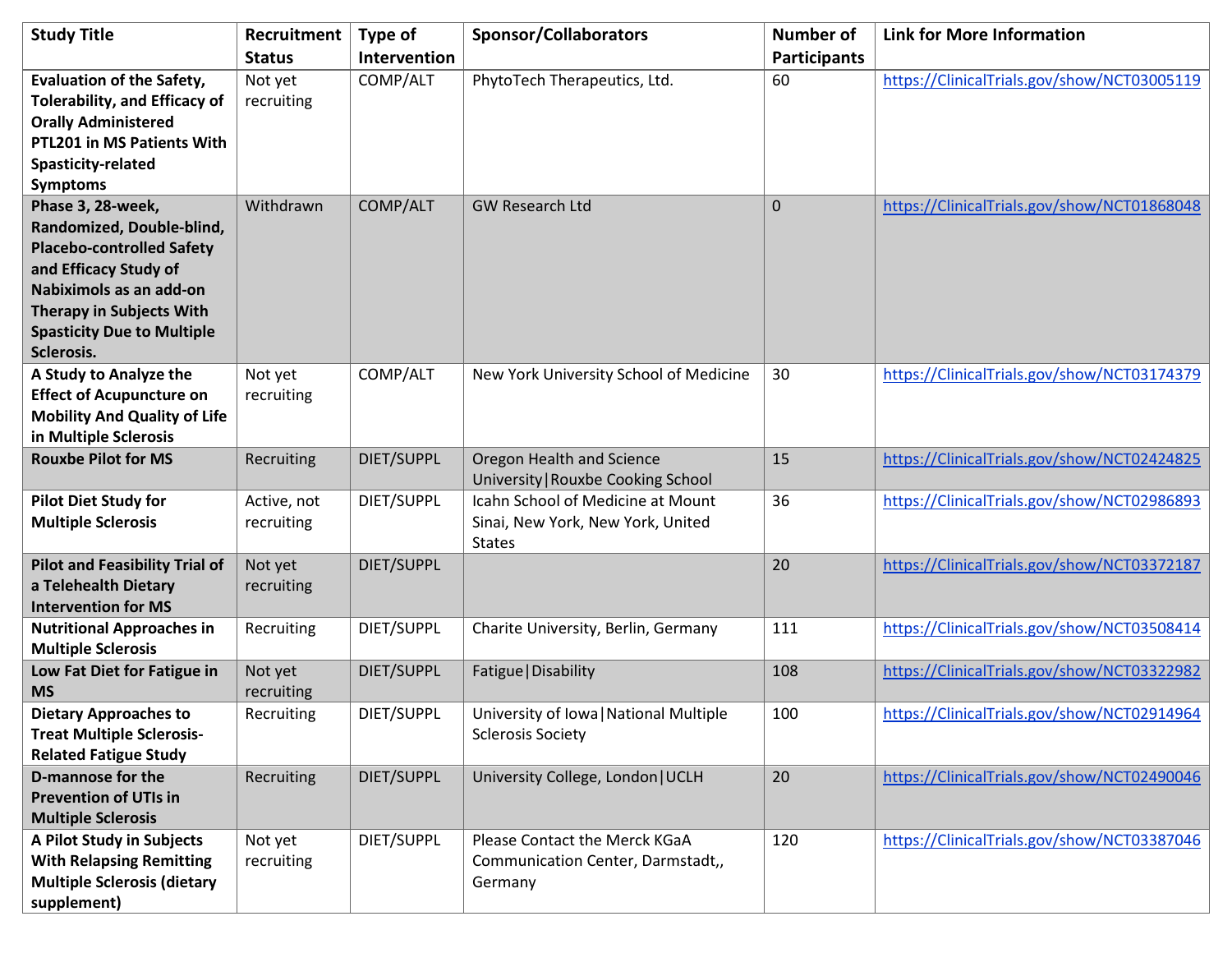| <b>Study Title</b>                                                                                                                        | Recruitment                | Type of      | Sponsor/Collaborators                                                                                                           | <b>Number of</b>    | <b>Link for More Information</b>            |
|-------------------------------------------------------------------------------------------------------------------------------------------|----------------------------|--------------|---------------------------------------------------------------------------------------------------------------------------------|---------------------|---------------------------------------------|
|                                                                                                                                           | <b>Status</b>              | Intervention |                                                                                                                                 | <b>Participants</b> |                                             |
| The Effect of Dietary Salt<br><b>Intake on Immune Function</b><br>in Patients With Multiple<br><b>Sclerosis</b>                           | Recruiting                 | DIET/SUPPL   | <b>Yale University</b>                                                                                                          | 25                  | https://ClinicalTrials.gov/show/NCT02282878 |
| <b>Impact of Vitamin A on</b><br><b>Multiple Sclerosis (MS)</b>                                                                           | Enrolling by<br>invitation | DIET/SUPPL   | Tehran University of Medical Sciences                                                                                           | 100                 | https://ClinicalTrials.gov/show/NCT01417273 |
| <b>Melatonin in Patients With</b><br><b>Multiple Sclerosis (MS).</b>                                                                      | Recruiting                 | DIET/SUPPL   | Providence Health & Services                                                                                                    | 30                  | https://ClinicalTrials.gov/show/NCT03498131 |
| <b>Comparing Tolerability and</b><br><b>Absorption of Racemic and</b><br><b>R-lipoic Acid in Progressive</b><br><b>Multiple Sclerosis</b> | Not yet<br>recruiting      | DIET/SUPPL   | Rebecca Spain   Oregon Health and<br><b>Science University</b>                                                                  | 20                  | https://ClinicalTrials.gov/show/NCT03493841 |
| <b>Lipoic Acid as a Treatment</b><br>for Acute Optic Neuritis                                                                             | Recruiting                 | DIET/SUPPL   | Oregon Health and Science University                                                                                            | 54                  | https://ClinicalTrials.gov/show/NCT01294176 |
| <b>Lipoic Acid for Progressive</b><br><b>Multiple Sclerosis (MS)</b>                                                                      | Not yet<br>recruiting      | DIET/SUPPL   | VA Portland Health Care System,<br>Portland, OR, Portland, Oregon, United<br><b>States</b>                                      | 118                 | https://ClinicalTrials.gov/show/NCT03161028 |
| Effect of MD1003 in<br><b>Chronic Visual Loss Related</b><br>to Optic Neuritis in<br><b>Multiple Sclerosis</b>                            | Active, not<br>recruiting  | DIET/SUPPL   | <b>MedDay Pharmaceuticals SA</b>                                                                                                | 105                 | https://ClinicalTrials.gov/show/NCT02220244 |
| Effect of MD1003 in<br><b>Progressive Multiple</b><br><b>Sclerosis (SPI2)</b>                                                             | Recruiting                 | DIET/SUPPL   | Barrow Neurology Clinics, Phoenix,<br>Arizona, ETC.                                                                             | 600                 | https://ClinicalTrials.gov/show/NCT02936037 |
| <b>Safety and Efficacy of</b><br><b>Melatonin in Patients With</b><br><b>Multiple Progressive</b><br><b>Primary Sclerosis</b>             | Not yet<br>recruiting      | DIET/SUPPL   | Fundaciã <sup>3</sup> n P㺠blica Andaluza para la<br>gestiã <sup>3</sup> n de la Investigaciã <sup>3</sup> n en Sevilla          | 40                  | https://ClinicalTrials.gov/show/NCT03540485 |
| MitoQ for Fatigue in<br><b>Multiple Sclerosis</b>                                                                                         | Recruiting                 | DIET/SUPPL   | Oregon Health and Science<br>University   MitoQ Ltd                                                                             | 60                  | https://ClinicalTrials.gov/show/NCT03166800 |
| The Immunomodulatory<br><b>Effects of Oral</b><br><b>Nanocurcumin in Multiple</b><br><b>Sclerosis Patients</b>                            | Recruiting                 | DIET/SUPPL   | immunology research center, Tabriz,<br>Iran, Tabriz, Iran, Islamic Republic<br>of   SCARM, Tabriz, Iran, Islamic Republic<br>of | 50                  | https://ClinicalTrials.gov/show/NCT03150966 |
| <b>A Trial of Bile Acid</b><br><b>Supplementation in</b><br><b>Patients With Multiple</b><br><b>Sclerosis</b>                             | Not yet<br>recruiting      | DIET/SUPPL   | Johns Hopkins University                                                                                                        | 60                  | https://ClinicalTrials.gov/show/NCT03423121 |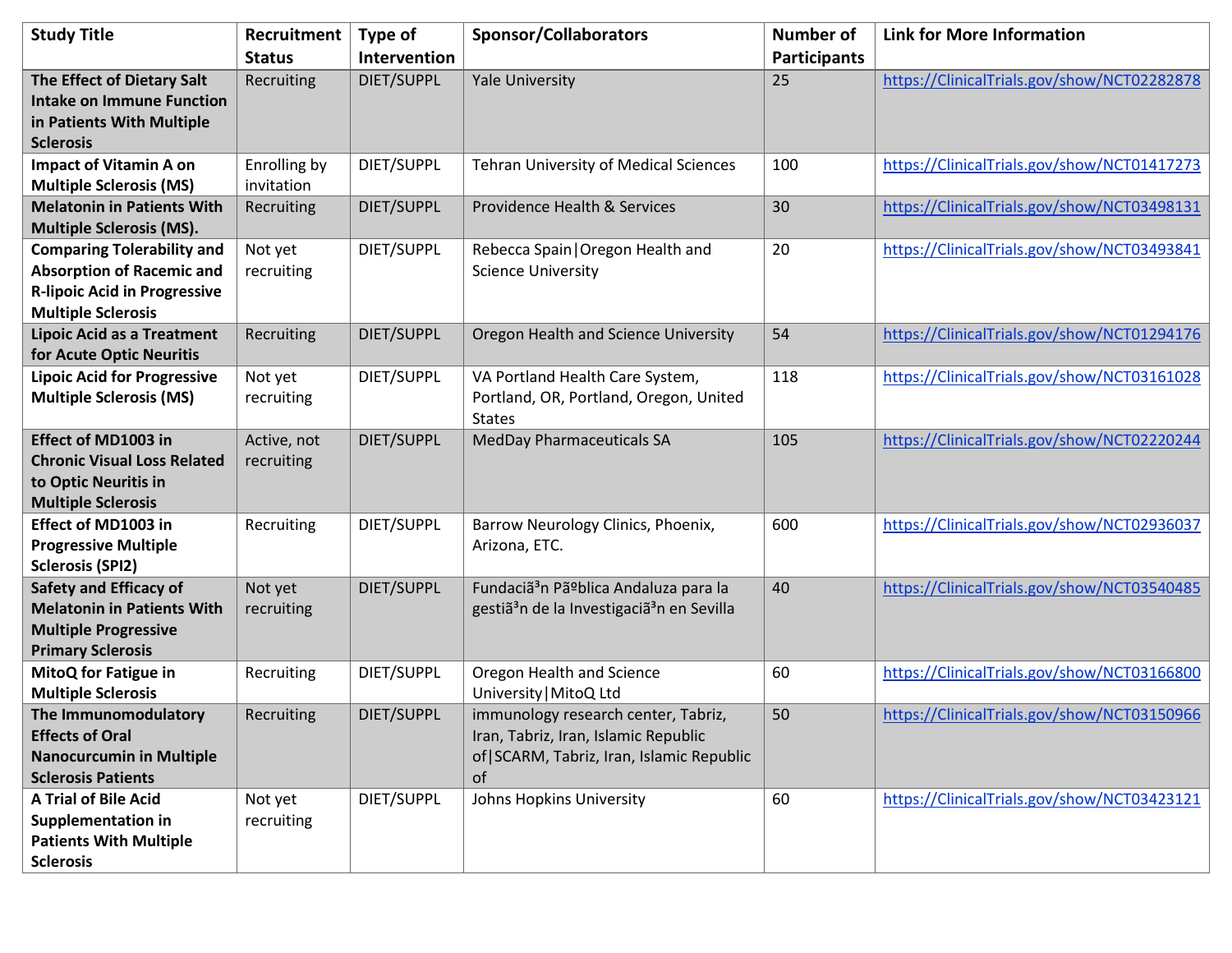| <b>Study Title</b>                                                                                                                        | Recruitment               | Type of             | Sponsor/Collaborators                                                                                                                                                                                                                                                                                                                                                                                                                                                                                                               | <b>Number of</b>    | <b>Link for More Information</b>            |
|-------------------------------------------------------------------------------------------------------------------------------------------|---------------------------|---------------------|-------------------------------------------------------------------------------------------------------------------------------------------------------------------------------------------------------------------------------------------------------------------------------------------------------------------------------------------------------------------------------------------------------------------------------------------------------------------------------------------------------------------------------------|---------------------|---------------------------------------------|
|                                                                                                                                           | <b>Status</b>             | <b>Intervention</b> |                                                                                                                                                                                                                                                                                                                                                                                                                                                                                                                                     | <b>Participants</b> |                                             |
| <b>Impact of Vitamin D</b><br><b>Supplementation in</b><br><b>Patients With Multiple</b><br><b>Sclerosis</b>                              | Recruiting                | DIET/SUPPL          | University Medical Centre Maribor,<br>Maribor, Slovenia                                                                                                                                                                                                                                                                                                                                                                                                                                                                             | 100                 | https://ClinicalTrials.gov/show/NCT03385356 |
| <b>Efficacy of Cholecalciferol</b><br>(Vitamin D3) for Delaying<br>the Diagnosis of MS After a<br><b>Clinically Isolated</b><br>Syndrome  | Recruiting                | DIET/SUPPL          | Centre Hospitalier Universitaire de<br><b>NÄ</b> «mes                                                                                                                                                                                                                                                                                                                                                                                                                                                                               | 316                 | https://ClinicalTrials.gov/show/NCT01817166 |
| <b>Vitamin D</b><br><b>Supplementation in</b><br><b>Multiple Sclerosis</b>                                                                | Recruiting                | DIET/SUPPL          | Johns Hopkins University   Oregon Health<br>and Science University   University of<br>California, San Francisco   Washington<br>University School of Medicine   Icahn<br><b>School of Medicine at Mount</b><br>Sinai   University of Pennsylvania   Yale<br>University   The Cleveland<br>Clinic   University of Rochester   Stanford<br>University   University of<br>Virginia   Swedish Medical Center   Anne<br>Arundel Health System Research<br>Institute   Columbia<br>University   University of Massachusetts,<br>Worcester | 172                 | https://ClinicalTrials.gov/show/NCT01490502 |
| <b>Calorie Restriction in</b><br><b>Multiple Sclerosis Patients</b>                                                                       | Recruiting                | DIET/SUPPL          | Washington University School of<br>Medicine                                                                                                                                                                                                                                                                                                                                                                                                                                                                                         | 16                  | https://ClinicalTrials.gov/show/NCT02411838 |
| The Effect of a Gluten Free<br>Diet on the Permeability of<br>the Blood Brain Barrier in<br><b>Patients With Optic</b><br><b>Neuritis</b> | Recruiting                | DIET/SUPPL          | University of<br>Copenhagen   Rigshospitalet, Denmark                                                                                                                                                                                                                                                                                                                                                                                                                                                                               | 40                  | https://ClinicalTrials.gov/show/NCT03451955 |
| <b>Intermittent Fasting in</b><br><b>Multiple Sclerosis</b>                                                                               | Recruiting                | DIET/SUPPL          | Washington University School of<br>Medicine                                                                                                                                                                                                                                                                                                                                                                                                                                                                                         | 60                  | https://ClinicalTrials.gov/show/NCT03539094 |
| <b>Personalized Nutrition</b><br><b>Advice for Optimizing</b><br>Dietary Calcium Intake in<br><b>MS Patients</b>                          | Recruiting                | DIET/SUPPL          | Centre Hospitalier Universitaire de<br><b>NÄ</b> «mes                                                                                                                                                                                                                                                                                                                                                                                                                                                                               | 182                 | https://ClinicalTrials.gov/show/NCT02664623 |
| <b>Exercise &amp; Brain Health in</b><br><b>MS</b>                                                                                        | Active, not<br>recruiting | <b>EXERCISE</b>     | Oregon Health and Science University                                                                                                                                                                                                                                                                                                                                                                                                                                                                                                | 24                  | https://ClinicalTrials.gov/show/NCT02263339 |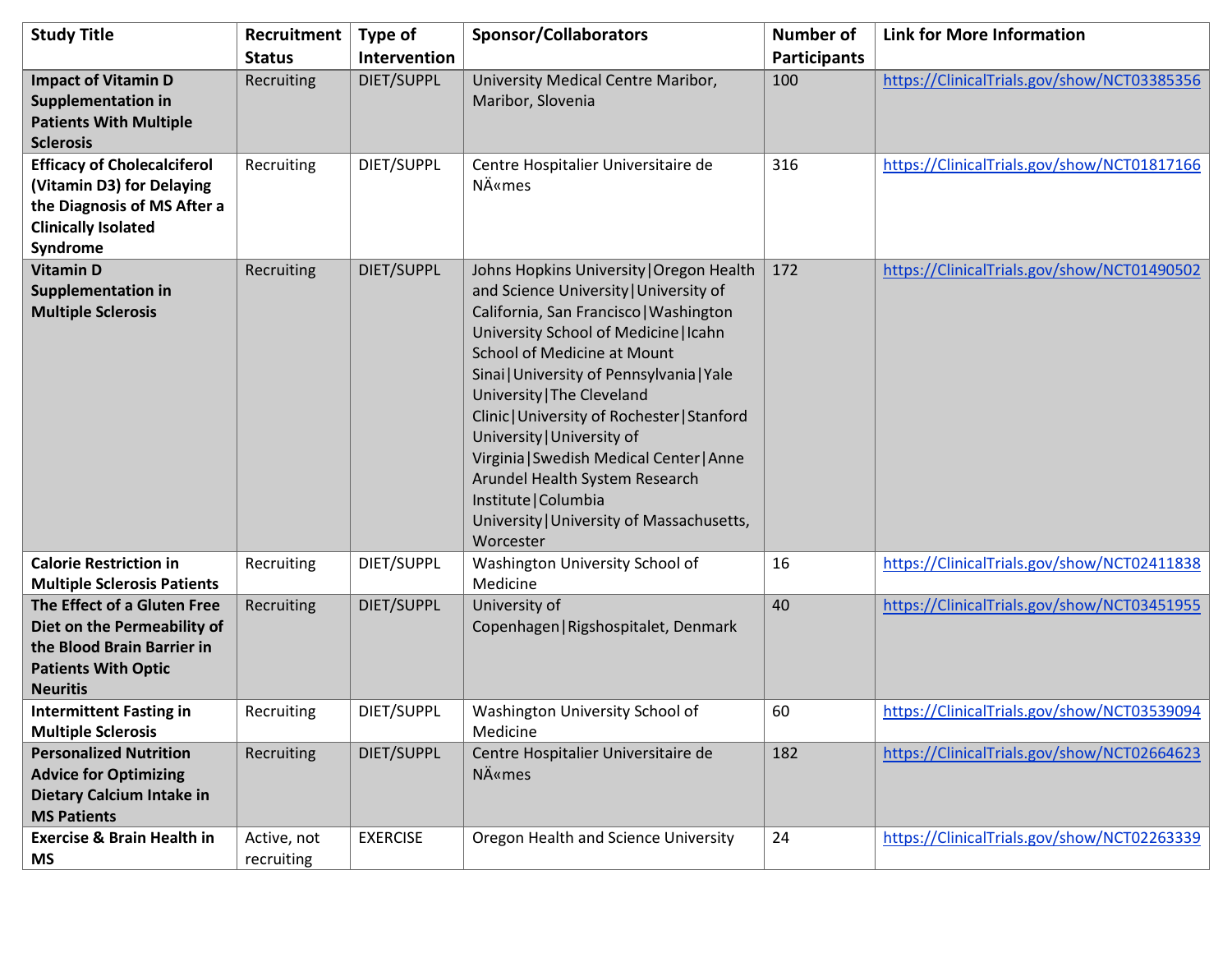| <b>Study Title</b>                  | Recruitment   | Type of         | Sponsor/Collaborators                       | <b>Number of</b>    | <b>Link for More Information</b>            |
|-------------------------------------|---------------|-----------------|---------------------------------------------|---------------------|---------------------------------------------|
|                                     | <b>Status</b> | Intervention    |                                             | <b>Participants</b> |                                             |
| <b>Aquatic Exercise</b>             | Active, not   | <b>EXERCISE</b> | Kessler Foundation   National Multiple      | 15                  | https://ClinicalTrials.gov/show/NCT02496416 |
| <b>Intervention in Multiple</b>     | recruiting    |                 | <b>Sclerosis Society</b>                    |                     |                                             |
| <b>Sclerosis</b>                    |               |                 |                                             |                     |                                             |
| <b>Project BIPAMS: Behavioral</b>   | Recruiting    | <b>EXERCISE</b> | University of Alabama at                    | 280                 | https://ClinicalTrials.gov/show/NCT03490240 |
| <b>Intervention for Physical</b>    |               |                 | Birmingham   National Multiple Sclerosis    |                     |                                             |
| <b>Activity in Multiple</b>         |               |                 | Society                                     |                     |                                             |
| <b>Sclerosis</b>                    |               |                 |                                             |                     |                                             |
| A Trial to Compare the              | Recruiting    | <b>EXERCISE</b> | Assistance Publique - Hã pitaux de Paris    | 240                 | https://ClinicalTrials.gov/show/NCT01871818 |
| <b>Effectiveness of Two</b>         |               |                 |                                             |                     |                                             |
| <b>Rehabilitation Programs for</b>  |               |                 |                                             |                     |                                             |
| <b>Multiple Sclerosis Patients</b>  |               |                 |                                             |                     |                                             |
| <b>Tele-Exercise and Multiple</b>   | Recruiting    | <b>EXERCISE</b> | Drayer Physical Therapy Institute,          | 820                 | https://ClinicalTrials.gov/show/NCT03117881 |
| <b>Sclerosis</b>                    |               |                 | Athens, Alabama, ETC.                       |                     |                                             |
| <b>Exercise in Multiple</b>         | Active, not   | <b>EXERCISE</b> | University of Minnesota - Clinical and      | 40                  | https://ClinicalTrials.gov/show/NCT02716701 |
| <b>Sclerosis</b>                    | recruiting    |                 | Translational Science Institute   VA Office |                     |                                             |
|                                     |               |                 | of Research and Development                 |                     |                                             |
| <b>Comparative Effectiveness</b>    | Not yet       | <b>EXERCISE</b> | Shepherd Center, Atlanta GA   University    | 500                 | https://ClinicalTrials.gov/show/NCT03468868 |
| <b>Study Telerehab Versus</b>       | recruiting    |                 | of Alabama at Birmingham   University of    |                     |                                             |
| Conventional                        |               |                 | Utah   University of Georgia   The          |                     |                                             |
|                                     |               |                 | Cleveland Clinic   University of Colorado,  |                     |                                             |
|                                     |               |                 | Denver   Marquette                          |                     |                                             |
|                                     |               |                 | University   Accelerated Cure Project for   |                     |                                             |
|                                     |               |                 | Multiple Sclerosis   Patient-Centered       |                     |                                             |
|                                     |               |                 | <b>Outcomes Research Institute</b>          |                     |                                             |
| <b>Walking While Talking: The</b>   | Enrolling by  | <b>EXERCISE</b> | <b>Stony Brook University</b>               | 100                 | https://ClinicalTrials.gov/show/NCT01917903 |
| <b>Effect of Doing Two Things</b>   | invitation    |                 |                                             |                     |                                             |
| at Once in Individuals With         |               |                 |                                             |                     |                                             |
| Neurological Injury or              |               |                 |                                             |                     |                                             |
| <b>Disease</b>                      |               |                 |                                             |                     |                                             |
| <b>Innovative Physiotherapy</b>     | Not yet       | <b>EXERCISE</b> | Nordlandssykehuset HF   Helse               | 72                  | https://ClinicalTrials.gov/show/NCT02522962 |
| and Coordination of Care            | recruiting    |                 | Nord   University of Tromso   University    |                     |                                             |
| for People With MS: a RCT           |               |                 | Hospital of North Norway   Hasselt          |                     |                                             |
| and a Qualitative Study             |               |                 | University   University of Memphis          |                     |                                             |
| <b>Effects of Yoga Practice in</b>  | Recruiting    | <b>EXERCISE</b> | Hospital Israelita Albert Einstein          | 130                 | https://ClinicalTrials.gov/show/NCT03198598 |
| <b>Multiple Sclerosis Patients:</b> |               |                 |                                             |                     |                                             |
| a Multidimensional                  |               |                 |                                             |                     |                                             |
| Approach                            |               |                 |                                             |                     |                                             |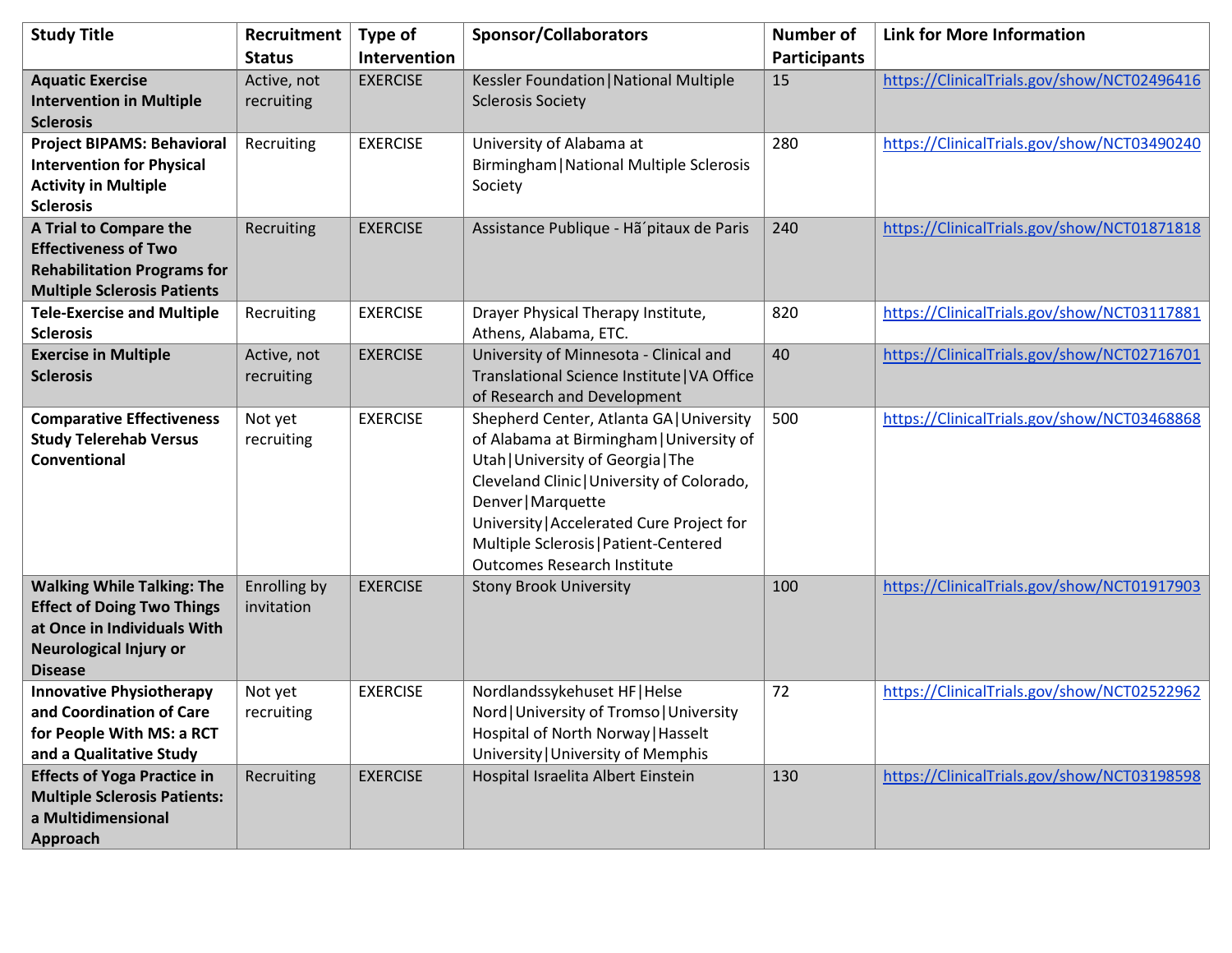| <b>Study Title</b>                                          | Recruitment           | Type of         | Sponsor/Collaborators                     | <b>Number of</b>    | <b>Link for More Information</b>            |
|-------------------------------------------------------------|-----------------------|-----------------|-------------------------------------------|---------------------|---------------------------------------------|
|                                                             | <b>Status</b>         | Intervention    |                                           | <b>Participants</b> |                                             |
| From Clinic to Community:                                   | Enrolling by          | <b>EXERCISE</b> | University of Alabama at                  | 60                  | https://ClinicalTrials.gov/show/NCT03108950 |
| An Information and                                          | invitation            |                 | Birmingham   Lakeshore Foundation         |                     |                                             |
| Communication                                               |                       |                 |                                           |                     |                                             |
| <b>Technology (ICT) Home-</b>                               |                       |                 |                                           |                     |                                             |
| <b>Based Exercise Training</b>                              |                       |                 |                                           |                     |                                             |
| <b>System for Translating</b>                               |                       |                 |                                           |                     |                                             |
| <b>Clinical Findings</b><br><b>Lakeshore Examination of</b> |                       | <b>EXERCISE</b> | University of Alabama at                  | 180                 | https://ClinicalTrials.gov/show/NCT02533882 |
| <b>Activity and Disability</b>                              | Recruiting            |                 | Birmingham   Lakeshore Foundation         |                     |                                             |
| <b>Exercise Response Study</b>                              |                       |                 |                                           |                     |                                             |
| Physiotherapist-guided                                      | Recruiting            | <b>EXERCISE</b> | University of Saskatchewan   Multiple     | 45                  | https://ClinicalTrials.gov/show/NCT03039400 |
| <b>Home Exercise in Moderate</b>                            |                       |                 | <b>Sclerosis Society of Canada</b>        |                     |                                             |
| to Severe MS                                                |                       |                 |                                           |                     |                                             |
| <b>Protective Stepping &amp; MS</b>                         | Not yet               | <b>EXERCISE</b> | VA Office of Research and                 | 51                  | https://ClinicalTrials.gov/show/NCT03551665 |
|                                                             | recruiting            |                 | Development   Arizona State University    |                     |                                             |
| <b>Reducing Sedentary</b>                                   | Not yet               | <b>EXERCISE</b> | University of Alberta   Alberta Innovates | 40                  | https://ClinicalTrials.gov/show/NCT03136744 |
| <b>Behaviour: A Novel</b>                                   | recruiting            |                 | <b>Health Solutions</b>                   |                     |                                             |
| <b>Opportunity for Managing</b>                             |                       |                 |                                           |                     |                                             |
| <b>Comorbidity in MS?</b>                                   |                       |                 |                                           |                     |                                             |
| <b>Evaluation of a Spasticity</b>                           | Not yet               | <b>EXERCISE</b> | VA Office of Research and                 | 220                 | https://ClinicalTrials.gov/show/NCT03166930 |
| <b>Management Program for</b>                               | recruiting            |                 | Development   Oregon Health and           |                     |                                             |
| <b>People With Multiple</b>                                 |                       |                 | <b>Science University</b>                 |                     |                                             |
| <b>Sclerosis</b>                                            |                       | <b>EXERCISE</b> | Department of Psychology, The Ohio        | 200                 | https://ClinicalTrials.gov/show/NCT03244696 |
| <b>Behavior and Activity</b><br><b>Monitoring in MS</b>     | Not yet<br>recruiting |                 | State University, Columbus, Ohio,         |                     |                                             |
|                                                             |                       |                 | <b>United States</b>                      |                     |                                             |
| <b>Telephone-Delivered</b>                                  | Recruiting            | <b>EXERCISE</b> | Wayne State University, Detroit,          | 20                  | https://ClinicalTrials.gov/show/NCT03256851 |
| <b>Exercise for Multiple</b>                                |                       |                 | Michigan, United States                   |                     |                                             |
| <b>Sclerosis Fatigue</b>                                    |                       |                 |                                           |                     |                                             |
| <b>VR-treadmill Combined</b>                                | Not yet               | <b>EXERCISE</b> | Tel-Aviv Sourasky Medical Center          | 200                 | https://ClinicalTrials.gov/show/NCT02427997 |
| <b>Intervention for Enhancing</b>                           | recruiting            |                 |                                           |                     |                                             |
| <b>Mobility and Cognitive</b>                               |                       |                 |                                           |                     |                                             |
| <b>Function in Patients With</b>                            |                       |                 |                                           |                     |                                             |
| <b>Multiple Sclerosis</b>                                   |                       |                 |                                           |                     |                                             |
| <b>Exercise and Learning and</b>                            | Not yet               | <b>EXERCISE</b> | University of Alabama at Birmingham,      | 40                  | https://ClinicalTrials.gov/show/NCT03319771 |
| <b>Memory in Multiple</b>                                   | recruiting            |                 | Birmingham, Alabama, United States        |                     |                                             |
| <b>Sclerosis</b>                                            |                       |                 |                                           |                     |                                             |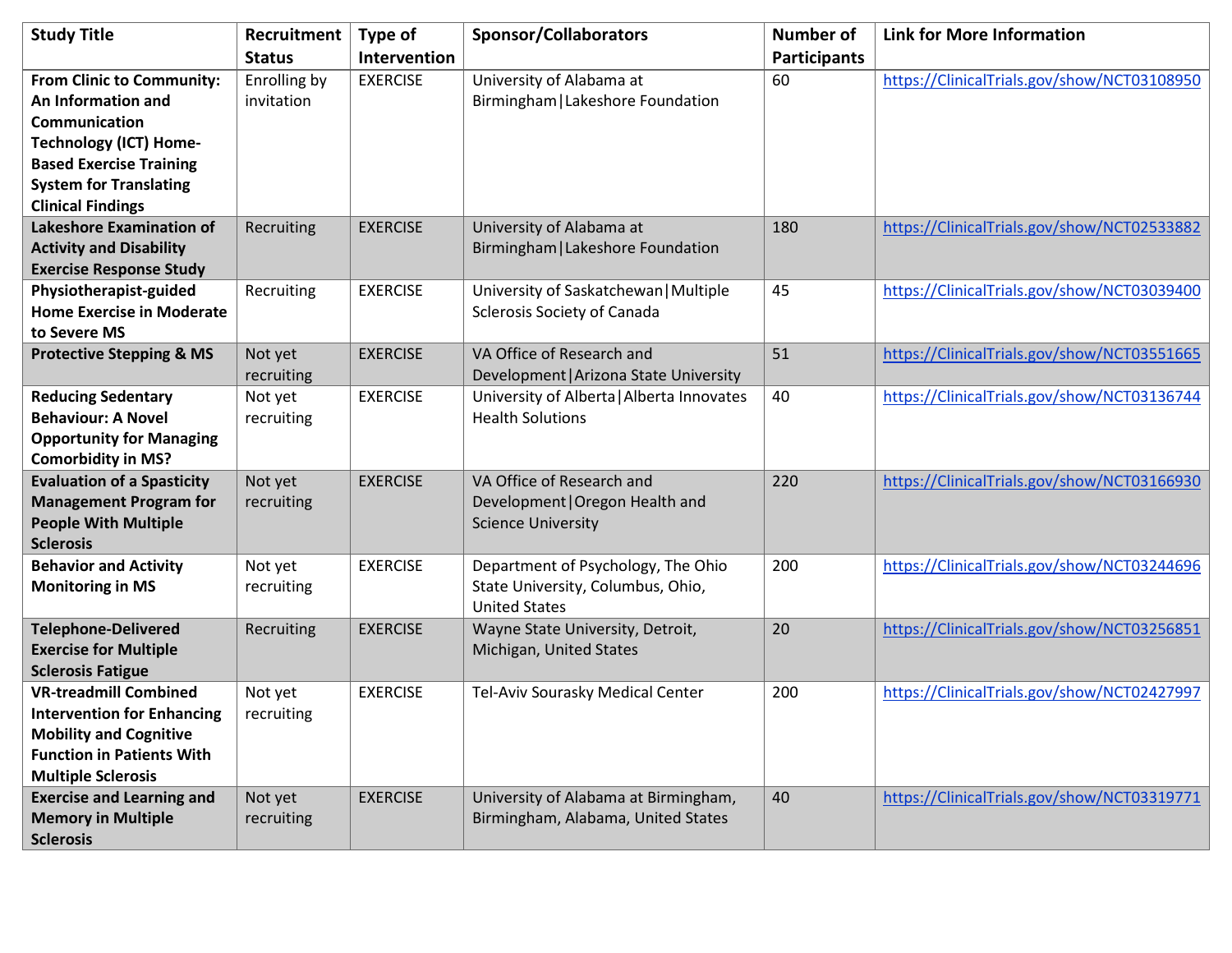| <b>Study Title</b>                                                                                                                                         | Recruitment           | Type of         | Sponsor/Collaborators                                                                                                                                                                                                                                      | <b>Number of</b>    | <b>Link for More Information</b>            |
|------------------------------------------------------------------------------------------------------------------------------------------------------------|-----------------------|-----------------|------------------------------------------------------------------------------------------------------------------------------------------------------------------------------------------------------------------------------------------------------------|---------------------|---------------------------------------------|
|                                                                                                                                                            | <b>Status</b>         | Intervention    |                                                                                                                                                                                                                                                            | <b>Participants</b> |                                             |
| <b>Telerehabilitation in</b><br><b>Multiple Sclerosis</b>                                                                                                  | Recruiting            | <b>EXERCISE</b> | Fondazione Don Carlo Gnocchi<br>Onlus   IRCCS Centro Neurolesi Bonino-<br>Pulejo, Messina (IT)   IRCCS Fondazione<br>Istituto Neurologico Casimiro Mondino,<br>Pavia (IT)   IRCCS San Camillo, Venezia,<br>Italy   IRCCS San Raffaele Pisana, Roma<br>(IT) | 96                  | https://ClinicalTrials.gov/show/NCT03444454 |
| <b>Early Exercise Efforts in</b><br><b>Multiple Sclerosis</b>                                                                                              | Not yet<br>recruiting | <b>EXERCISE</b> | Section for Sport Science, Department<br>of Public Health, University of Aarhus,<br>Aarhus, Denmark                                                                                                                                                        | 166                 | https://ClinicalTrials.gov/show/NCT03322761 |
| <b>ATOMIC (Active Teens With</b><br><b>Multiple sClerosis) Teens: A</b><br><b>Feasibility Study</b>                                                        | null                  | <b>EXERCISE</b> | The Hospital for Sick Children   University<br>of Alabama at Birmingham   Queen's<br>University                                                                                                                                                            | 15                  | https://ClinicalTrials.gov/show/NCT03137602 |
| <b>Wearable Lower Extremity</b><br><b>Exoskeleton to Promote</b><br><b>Walking in Persons With</b><br><b>Multiple Sclerosis</b>                            | Recruiting            | <b>EXERCISE</b> | The University of Texas Health Science<br>Center, Houston   National Multiple<br>Sclerosis Society   Texas Woman's<br>University                                                                                                                           | 10                  | https://ClinicalTrials.gov/show/NCT02519244 |
| <b>Robot-assisted Gait</b><br><b>Training in Patients With</b><br><b>Multiple Sclerosis: Efficacy</b><br>and Comparison With<br><b>Traditional Methods</b> | Recruiting            | <b>EXERCISE</b> | Habilita, Ospedale di Sarnico                                                                                                                                                                                                                              | 17                  | https://ClinicalTrials.gov/show/NCT02291107 |
| <b>Muscle Vibration in MS to</b><br><b>Improve Walking</b>                                                                                                 | Recruiting            | <b>EXERCISE</b> | VA Office of Research and Development                                                                                                                                                                                                                      | 12                  | https://ClinicalTrials.gov/show/NCT03403413 |
| <b>Fatigue and Inspiratory</b><br><b>Muscles Training in</b><br><b>Patients With Multiple</b><br><b>Sclerosis</b>                                          | Recruiting            | <b>EXERCISE</b> | Lille Catholic University                                                                                                                                                                                                                                  | 60                  | https://ClinicalTrials.gov/show/NCT02726672 |
| <b>Algorithmic-Based</b><br><b>Evaluation and Treatment</b><br><b>Approach for Robotic Gait</b><br><b>Training</b>                                         | Recruiting            | <b>EXERCISE</b> | The University of Texas Health Science<br>Center, Houston                                                                                                                                                                                                  | 75                  | https://ClinicalTrials.gov/show/NCT03057652 |
| <b>Virtual Reality and Robot</b><br><b>Assisted Gait Training in</b><br><b>Patients With Multiple</b><br><b>Sclerosis</b>                                  | Not yet<br>recruiting | <b>EXERCISE</b> | Universita di Verona                                                                                                                                                                                                                                       | 20                  | https://ClinicalTrials.gov/show/NCT02896179 |
| <b>Robot-assisted Gait</b><br><b>Training on Mobility in</b><br><b>Severely Disabled Multiple</b><br><b>Sclerosis Patients</b>                             | Recruiting            | <b>EXERCISE</b> | University Hospital of Ferrara   Regione<br>Emilia-Romagna   Universitã degli Studi<br>di Ferrara                                                                                                                                                          | 98                  | https://ClinicalTrials.gov/show/NCT02421731 |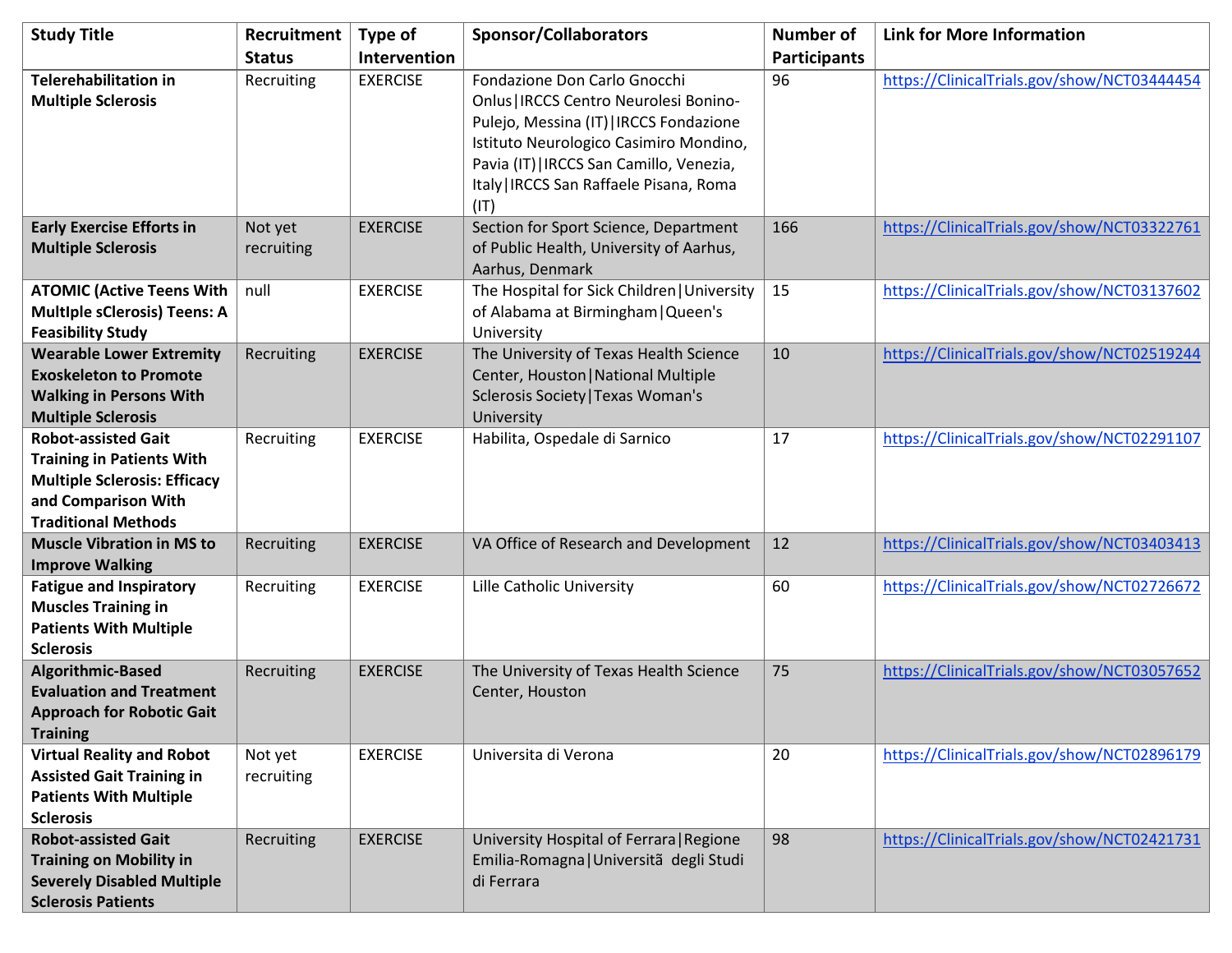| <b>Study Title</b>                                                                                                                                                      | Recruitment           | Type of         | Sponsor/Collaborators                                                                                                                                                                                                                                                                                                                                               | <b>Number of</b>    | <b>Link for More Information</b>            |
|-------------------------------------------------------------------------------------------------------------------------------------------------------------------------|-----------------------|-----------------|---------------------------------------------------------------------------------------------------------------------------------------------------------------------------------------------------------------------------------------------------------------------------------------------------------------------------------------------------------------------|---------------------|---------------------------------------------|
|                                                                                                                                                                         | <b>Status</b>         | Intervention    |                                                                                                                                                                                                                                                                                                                                                                     | <b>Participants</b> |                                             |
| <b>Effects of Functional</b><br><b>Electrical Stimulation</b><br><b>Cycling Versus Cycling Only</b><br>on Walking and Quality of<br>Life in MS                          | Recruiting            | <b>EXERCISE</b> | <b>Stony Brook University</b>                                                                                                                                                                                                                                                                                                                                       | 20                  | https://ClinicalTrials.gov/show/NCT02606604 |
| <b>Improving Dynamic</b><br><b>Balance and Gait</b><br><b>Adaptability Using</b><br><b>Treadmill Training</b>                                                           | Not yet<br>recruiting | <b>EXERCISE</b> | Fondazione Don Carlo Gnocchi Onlus                                                                                                                                                                                                                                                                                                                                  | 48                  | https://ClinicalTrials.gov/show/NCT03201692 |
| <b>A Reeducation Program to</b><br><b>Effort to Improve the</b><br><b>Walking of Multiple</b><br><b>Sclerosis Patients</b>                                              | <b>AEROSEP</b>        | <b>EXERCISE</b> | Centre Hospitalier Universitaire<br>d'Amiens, Amiens, Nord Pas-de-Calais,<br>France   Centre Jacques Calvã,<br>D116Berck sur Mer, Nord Pas-de-Calais,<br>France   Centre Hospitalier Rãgional<br>Universitaire de Lille, Lille, Nord Pas-de-<br>Calais, France   Groupement des<br>Hãpitaux de l'Institut Catholique de Lille,<br>Lille, Nord Pas-de-Calais, France | 88                  | https://ClinicalTrials.gov/show/NCT02874677 |
| <b>Aerobic Exercise and Brain</b><br><b>Health in Multiple Sclerosis</b>                                                                                                | Recruiting            | <b>EXERCISE</b> | University of Aarhus   Jascha fund   Knud<br>and Edith Eriksens memorial<br>fund   University of Southern<br>Denmark   Augustinus fund   Masku<br>Neurological Center                                                                                                                                                                                               | 85                  | https://ClinicalTrials.gov/show/NCT02661555 |
| <b>Study of Exercise on Impact</b><br>of Cognitive Functioning in<br><b>Multiple Sclerosis Patients</b>                                                                 | Recruiting            | <b>EXERCISE</b> | University of Washington, Seattle,<br>Washington, United States                                                                                                                                                                                                                                                                                                     | 125                 | https://ClinicalTrials.gov/show/NCT02106052 |
| <b>Pilot Trial of Backwards</b><br><b>Walking in Persons With</b><br><b>Multiple Sclerosis</b>                                                                          | Recruiting            | <b>EXERCISE</b> | <b>Mount Sinai Rehabilitation</b><br>Hospital   National Multiple Sclerosis<br>Society                                                                                                                                                                                                                                                                              | 16                  | https://ClinicalTrials.gov/show/NCT02759211 |
| <b>How Does Strength</b><br><b>Training and Balance</b><br><b>Training Affect Gait</b><br><b>Function and Fatigue in</b><br><b>Patients With Multiple</b><br>Sclerosis? | Recruiting            | <b>EXERCISE</b> | University of Aarhus   VIA University<br>College   TrygFonden,<br>Denmark   Fondazione Don Carlo<br>Gnocchi Onlus                                                                                                                                                                                                                                                   | 90                  | https://ClinicalTrials.gov/show/NCT02870023 |
| <b>Effects of Low-intensity</b><br><b>Interval Walking With</b><br><b>Blood Flow Restriction on</b><br><b>Functional Capacity in</b><br><b>Multiple Sclerosis</b>       | Recruiting            | <b>EXERCISE</b> | University Hospital of Ferrara                                                                                                                                                                                                                                                                                                                                      | 40                  | https://ClinicalTrials.gov/show/NCT03544177 |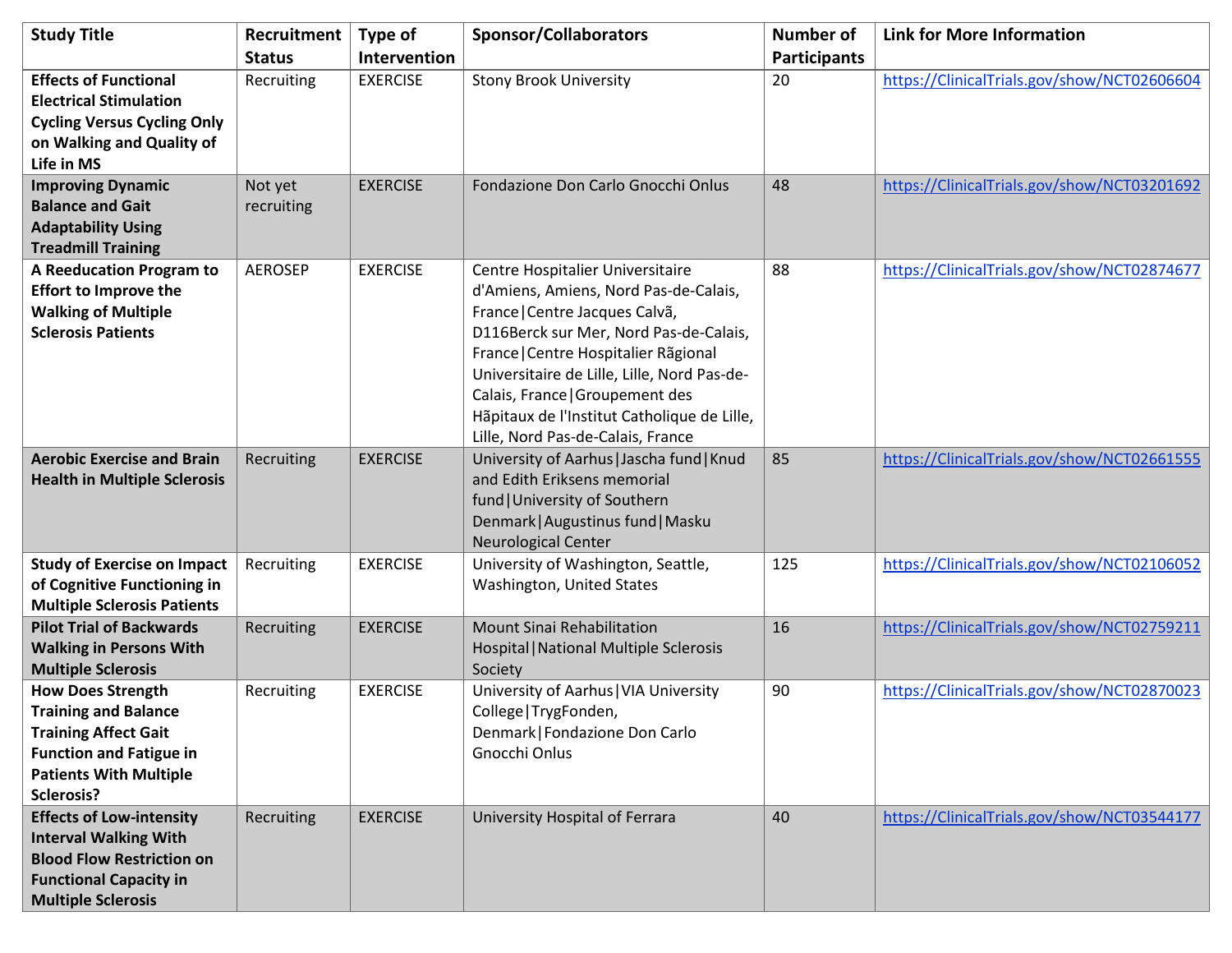| <b>Study Title</b>                                          | Recruitment   | Type of         | Sponsor/Collaborators                                                    | <b>Number of</b>    | <b>Link for More Information</b>            |
|-------------------------------------------------------------|---------------|-----------------|--------------------------------------------------------------------------|---------------------|---------------------------------------------|
|                                                             | <b>Status</b> | Intervention    |                                                                          | <b>Participants</b> |                                             |
| <b>Effects of Task-oriented</b>                             | Not yet       | <b>EXERCISE</b> | <b>Bezmialem Vakif University</b>                                        | 34                  | https://ClinicalTrials.gov/show/NCT03497468 |
| <b>Training on Functional</b>                               | recruiting    |                 |                                                                          |                     |                                             |
| <b>Mobility and Fatigue in</b>                              |               |                 |                                                                          |                     |                                             |
| <b>Patients With Multiple</b>                               |               |                 |                                                                          |                     |                                             |
| <b>Sclerosis</b>                                            |               |                 |                                                                          |                     |                                             |
| <b>Measurement and Training</b>                             | Recruiting    | <b>EXERCISE</b> | Texas Woman's University   TIRR                                          | 80                  | https://ClinicalTrials.gov/show/NCT03536299 |
| of Dual-Task of Gait in                                     |               |                 | Memorial Hermann   The University of                                     |                     |                                             |
| <b>Persons With Multiple</b>                                |               |                 | Texas Health Science Center, Houston                                     |                     |                                             |
| <b>Sclerosis</b>                                            |               |                 |                                                                          |                     |                                             |
| <b>Standardized Ambulatory</b><br>Neurorehabilitation       | Recruiting    | <b>EXERCISE</b> | University Hospital Inselspital, Berne                                   | 62                  | https://ClinicalTrials.gov/show/NCT02440516 |
| <b>Program for Patients With</b>                            |               |                 |                                                                          |                     |                                             |
| <b>Multiple Sclerosis</b>                                   |               |                 |                                                                          |                     |                                             |
| <b>Acute Effect of Fascial</b>                              | Not yet       | <b>EXERCISE</b> | <b>Hacettepe University</b>                                              | 20                  | https://ClinicalTrials.gov/show/NCT02628834 |
| <b>Mobilization on Gait in</b>                              | recruiting    |                 |                                                                          |                     |                                             |
| <b>Patients With Multiple</b>                               |               |                 |                                                                          |                     |                                             |
| <b>Sclerosis</b>                                            |               |                 |                                                                          |                     |                                             |
| <b>Effects of GE-O System on</b>                            | Active, not   | <b>EXERCISE</b> | Universita di Verona                                                     | 40                  | https://ClinicalTrials.gov/show/NCT02459821 |
| <b>Gait Impairments in</b>                                  | recruiting    |                 |                                                                          |                     |                                             |
| <b>Multiple Sclerosis Subjects</b>                          |               |                 |                                                                          |                     |                                             |
| <b>Exercise Intensity and</b>                               | Not yet       | <b>EXERCISE</b> | University of the West of                                                | 63                  | https://ClinicalTrials.gov/show/NCT02264704 |
| <b>Immune Function in</b>                                   | recruiting    |                 | Scotland   National Heatlh Service                                       |                     |                                             |
| <b>Multiple Sclerosis</b>                                   |               |                 | Ayrshire and Arran                                                       |                     |                                             |
| <b>High Intensity Interval</b>                              | Recruiting    | <b>EXERCISE</b> | <b>Sheffield Teaching Hospitals NHS</b>                                  | 12                  | https://ClinicalTrials.gov/show/NCT02702804 |
| <b>Training for People With</b>                             |               |                 | Foundation Trust   Sheffield Hallam                                      |                     |                                             |
| <b>Mild Multiple Sclerosis: A</b>                           |               |                 | University                                                               |                     |                                             |
| <b>Feasibility Study</b>                                    |               |                 |                                                                          |                     |                                             |
| <b>Physical Telerehabilitation</b><br>in Multiple Sclerosis | Recruiting    | <b>EXERCISE</b> | Columbia University Medical Center,<br>New York, New York, United States | 78                  | https://ClinicalTrials.gov/show/NCT03230903 |
| <b>Home Exercise Intervention</b>                           | Active, not   | <b>EXERCISE</b> | University of Illinois at Chicago                                        | 54                  | https://ClinicalTrials.gov/show/NCT01824550 |
| in Persons With Multiple                                    | recruiting    |                 |                                                                          |                     |                                             |
| <b>Sclerosis</b>                                            |               |                 |                                                                          |                     |                                             |
| The Effects of FES in a                                     | Not yet       | <b>EXERCISE</b> | <b>Queen Margaret University</b>                                         | 20                  | https://ClinicalTrials.gov/show/NCT03410498 |
| <b>Variety of Walking</b>                                   | recruiting    |                 |                                                                          |                     |                                             |
| <b>Conditions in People With</b><br><b>MS</b>               |               |                 |                                                                          |                     |                                             |
| <b>Ischemic Preconditioning,</b>                            | Recruiting    | <b>EXERCISE</b> | Royal Hallamshire Hospital, Sheffield,                                   | 40                  | https://ClinicalTrials.gov/show/NCT03153553 |
| <b>Exercise Tolerance and</b>                               |               |                 | South Yorkshire, United Kingdom                                          |                     |                                             |
| <b>Multiple Sclerosis</b>                                   |               |                 |                                                                          |                     |                                             |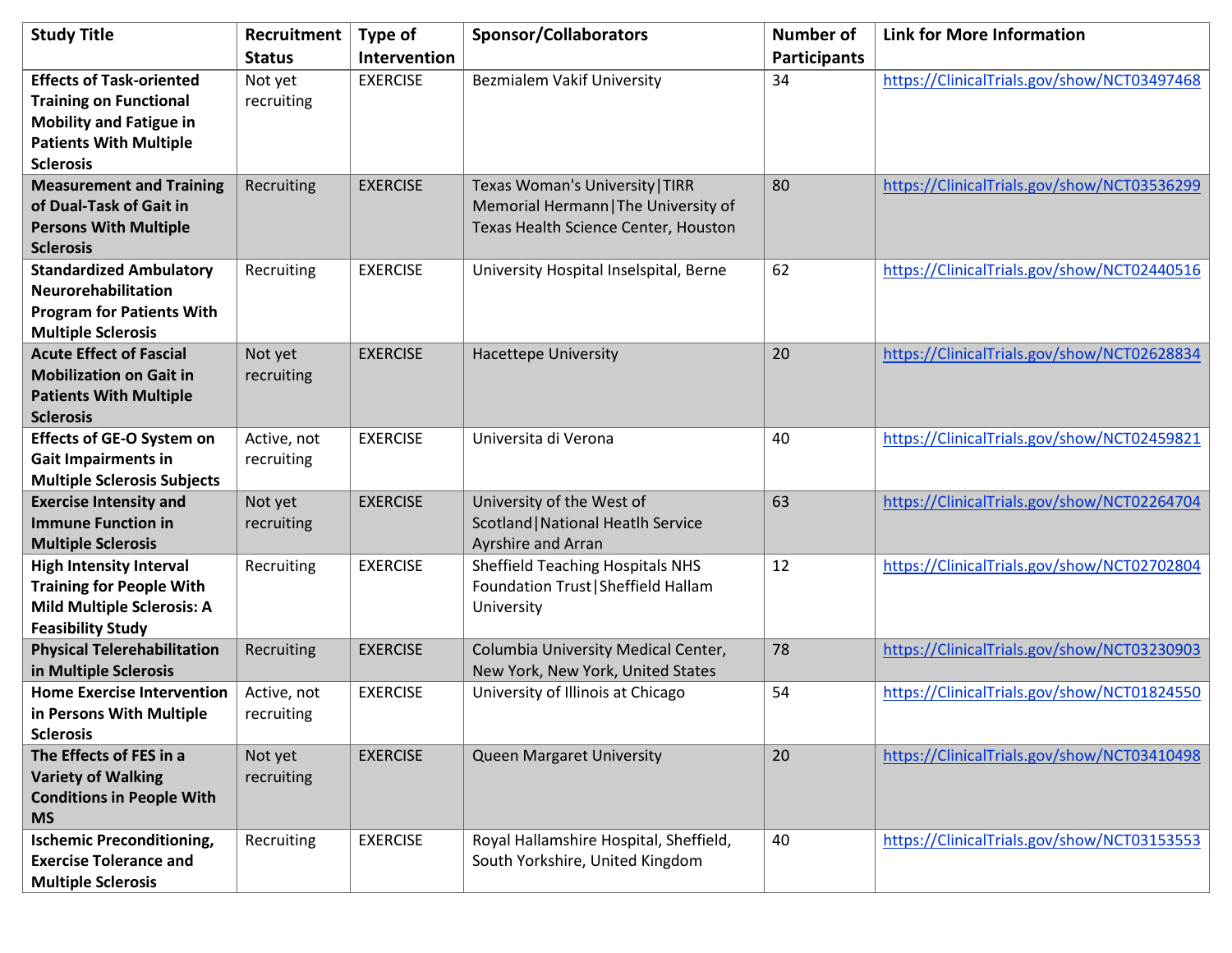| <b>Study Title</b>                                                                                                                                                    | Recruitment                | Type of             | Sponsor/Collaborators                                                                                                   | <b>Number of</b>    | <b>Link for More Information</b>            |
|-----------------------------------------------------------------------------------------------------------------------------------------------------------------------|----------------------------|---------------------|-------------------------------------------------------------------------------------------------------------------------|---------------------|---------------------------------------------|
|                                                                                                                                                                       | <b>Status</b>              | <b>Intervention</b> |                                                                                                                         | <b>Participants</b> |                                             |
| The Role of Exercise in<br><b>Modifying Outcomes for</b><br><b>People With Multiple</b><br><b>Sclerosis</b>                                                           | Active, not<br>recruiting  | <b>EXERCISE</b>     | <b>McGill University</b>                                                                                                | 240                 | https://ClinicalTrials.gov/show/NCT01611987 |
| The Effect of Multiple-Task<br><b>Training in Patients With</b><br><b>Multiple Sclerosis</b>                                                                          | Recruiting                 | <b>EXERCISE</b>     | Gazi University                                                                                                         | 30                  | https://ClinicalTrials.gov/show/NCT03512886 |
| The Effect of<br>Neurorehabilitation<br><b>Therapy on Postural</b><br><b>Control, Mobility and</b><br><b>Quality of Life in Multiple</b><br><b>Sclerosis Patients</b> | Enrolling by<br>invitation | <b>EXERCISE</b>     | Somogy Megyei Kaposi Mã <sup>3</sup> r Teaching<br>Hospital   University Medical Center<br>Groningen                    | $\overline{2}$      | https://ClinicalTrials.gov/show/NCT03424538 |
| <b>Trekking Poles to Aid</b><br><b>Multiple Sclerosis Gait</b><br>Impairment                                                                                          | Recruiting                 | <b>EXERCISE</b>     | Rowan University                                                                                                        | 30                  | https://ClinicalTrials.gov/show/NCT02227524 |
| <b>Self-Management Program</b><br><b>Based on Physical Exercises</b><br>in People With Multiple<br><b>Sclerosis</b>                                                   | Recruiting                 | <b>EXERCISE</b>     | Cliniques universitaires Saint-Luc-<br>Universitã Catholique de<br>Louvain   Hãpital Raymond<br>Poincarã   CHU de Reims | 100                 | https://ClinicalTrials.gov/show/NCT02607020 |
| <b>Multiple Sclerosis and</b><br><b>Pilates</b>                                                                                                                       | Recruiting                 | <b>EXERCISE</b>     | University of Saskatchewan   Multiple<br>Sclerosis Society of Canada                                                    | 30                  | https://ClinicalTrials.gov/show/NCT03006900 |
| <b>Functional Electrical</b><br><b>Stimulation for People</b><br><b>With Multiple Sclerosis</b><br><b>Who Experience Foot Drop</b>                                    | Completed                  | <b>EXERCISE</b>     | Queen Margaret University   NHS Lothian                                                                                 | 15                  | https://ClinicalTrials.gov/show/NCT01914016 |
| <b>Neurorehabilitation on</b><br><b>Upper Limb and on Fatigue</b><br>in Multiple Sclerosis                                                                            | Not yet<br>recruiting      | <b>EXERCISE</b>     | Fondazione Don Carlo Gnocchi<br>Onlus   University of Genova                                                            | 20                  | https://ClinicalTrials.gov/show/NCT02960984 |
| <b>The Effect of Task-Oriented</b><br><b>Training in Patients With</b><br><b>Multiple Sclerosis</b>                                                                   | Recruiting                 | <b>EXERCISE</b>     | <b>Gazi University</b>                                                                                                  | 20                  | https://ClinicalTrials.gov/show/NCT03505294 |
| <b>Task-oriented Upper Limb</b><br><b>Training in MS</b>                                                                                                              | Recruiting                 | <b>EXERCISE</b>     | Hasselt University                                                                                                      | 45                  | https://ClinicalTrials.gov/show/NCT02688231 |
| <b>Unraveling Early Walking</b><br><b>Dysfunction in Non-</b><br>disabled MS People:<br><b>Assessment and Potential</b><br><b>Therapeutic Interventions</b>           | Not yet<br>recruiting      | <b>EXERCISE</b>     | Fondazione Don Carlo Gnocchi Onlus                                                                                      | 40                  | https://ClinicalTrials.gov/show/NCT03492450 |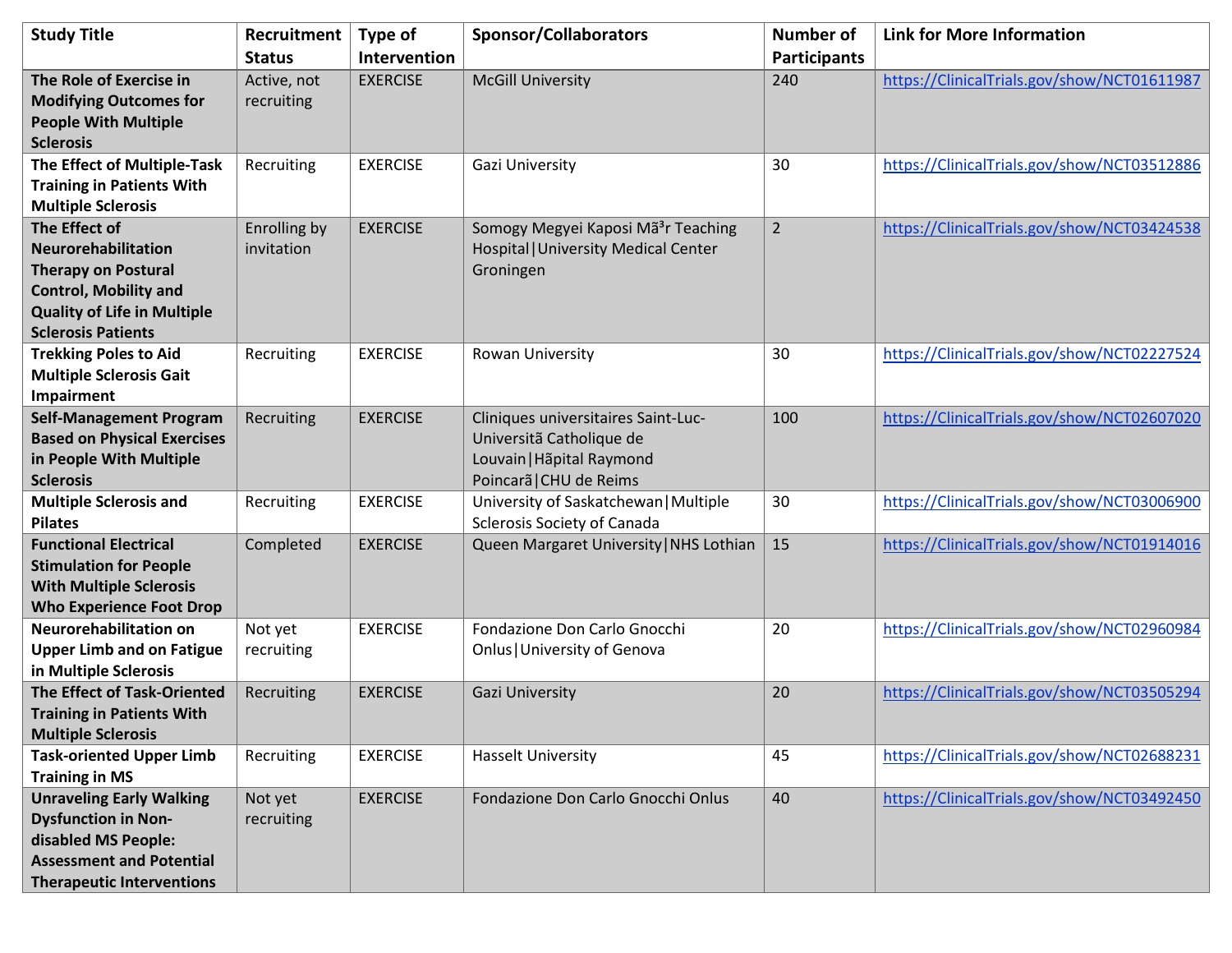| <b>Study Title</b>                                                                                                                                                                                                                          | Recruitment               | Type of         | <b>Sponsor/Collaborators</b>                                                   | <b>Number of</b>    | <b>Link for More Information</b>            |
|---------------------------------------------------------------------------------------------------------------------------------------------------------------------------------------------------------------------------------------------|---------------------------|-----------------|--------------------------------------------------------------------------------|---------------------|---------------------------------------------|
|                                                                                                                                                                                                                                             | <b>Status</b>             | Intervention    |                                                                                | <b>Participants</b> |                                             |
| <b>Efficacy of Lower Limb</b><br><b>Exercises on Overactive</b><br><b>Bladder Symptoms in</b><br><b>Patients With Multiple</b><br><b>Sclerosis</b>                                                                                          | Not yet<br>recruiting     | <b>EXERCISE</b> | Prof. Giancarlo Comi, Milan, Italy                                             | 30                  | https://ClinicalTrials.gov/show/NCT03322748 |
| <b>Vestibular Rehabilitation</b><br>for Persons With Multiple<br><b>Sclerosis: Who Benefits the</b><br>Most? (MSVR3trial)                                                                                                                   | Active, not<br>recruiting | <b>EXERCISE</b> | University of Colorado, Denver   National<br><b>Multiple Sclerosis Society</b> | 88                  | https://ClinicalTrials.gov/show/NCT01698086 |
| <b>Profile of Adherence to</b><br><b>Therapy and Interventions</b><br>to Promote Adherence in<br><b>MS</b>                                                                                                                                  | Recruiting                | <b>MED</b>      | MS Clinic, Carmel Medical Center, Haifa,<br>Israel                             | 400                 | https://ClinicalTrials.gov/show/NCT02488343 |
| Gilenya's Impact on<br><b>Cognitive Function and</b><br><b>Thalamic Volumes</b>                                                                                                                                                             | Recruiting                | <b>MED</b>      | Cleveland Clinic Foundation, Cleveland,<br><b>Ohio, United States</b>          | 20                  | https://ClinicalTrials.gov/show/NCT03243721 |
| <b>Effect of Fingolimod on</b><br>Neurodegeneration                                                                                                                                                                                         | Recruiting                | <b>MED</b>      | Novartis Pharmaceuticals   Novartis                                            | 120                 | https://ClinicalTrials.gov/show/NCT02575365 |
| <b>Efficacy and Safety of 4-</b><br>aminopyridine on Cognitive<br><b>Performance and Motor</b><br><b>Function of Patients With</b><br><b>Multiple Sclerosis</b>                                                                             | Active, not<br>recruiting | <b>MED</b>      | Coordinaciãn de Investigaciãn en Salud,<br>Mexico                              | 24                  | https://ClinicalTrials.gov/show/NCT02280096 |
| Dysport <sup>®</sup> Treatment of<br>Urinary Incontinence in<br><b>Adults Subjects With</b><br><b>Neurogenic Detrusor</b><br><b>Overactivity (NDO) Due to</b><br>Spinal Cord Injury or<br><b>Multiple Sclerosis - Study 1</b>               | Recruiting                | <b>MED</b>      | Ipsen                                                                          | 408                 | https://ClinicalTrials.gov/show/NCT02660138 |
| Dysport <sup>®</sup> Treatment of<br><b>Urinary Incontinence in</b><br><b>Adults Subjects With</b><br><b>Neurogenic Detrusor</b><br><b>Overactivity (NDO) Due to</b><br><b>Spinal Cord Injury or</b><br><b>Multiple Sclerosis - Study 2</b> | Recruiting                | <b>MED</b>      | Ipsen                                                                          | 408                 | https://ClinicalTrials.gov/show/NCT02660359 |
| <b>Central Pain Study for ABX-</b><br>1431                                                                                                                                                                                                  | Recruiting                | <b>MED</b>      | <b>Abide Therapeutics</b>                                                      | 32                  | https://ClinicalTrials.gov/show/NCT03138421 |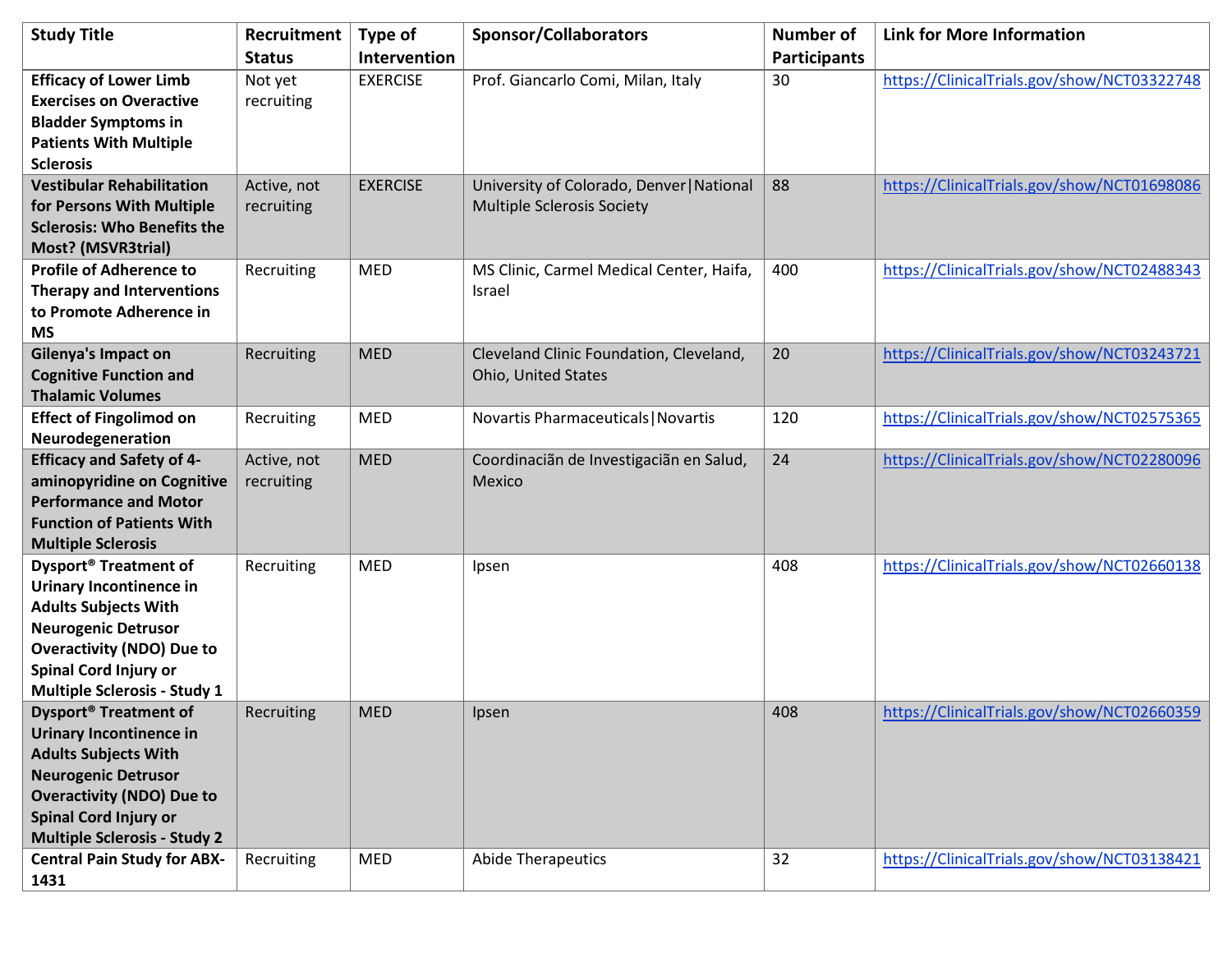| <b>Study Title</b>                 | Recruitment         | Type of      | <b>Sponsor/Collaborators</b>                          | <b>Number of</b>    | <b>Link for More Information</b>            |
|------------------------------------|---------------------|--------------|-------------------------------------------------------|---------------------|---------------------------------------------|
|                                    | <b>Status</b>       | Intervention |                                                       | <b>Participants</b> |                                             |
| <b>ACTH for Fatigue in</b>         | Recruiting          | <b>MED</b>   | Providence Health &                                   | 90                  | https://ClinicalTrials.gov/show/NCT02315872 |
| <b>Multiple Sclerosis Patients</b> |                     |              | Services   Mallinckrodt                               |                     |                                             |
| <b>Adderall XR and Cognitive</b>   | Recruiting          | <b>MED</b>   | Sarah Morrow   London Health Sciences                 | 180                 | https://ClinicalTrials.gov/show/NCT02676739 |
| <b>Impairment in MS</b>            |                     |              | Centre                                                |                     |                                             |
| <b>Effects of Acthar on</b>        | <b>Enrolling by</b> | <b>MED</b>   | State University of New York at Buffalo               | 60                  | https://ClinicalTrials.gov/show/NCT02290444 |
| <b>Recovery From Cognitive</b>     | invitation          |              |                                                       |                     |                                             |
| <b>Relapses in MS</b>              |                     |              |                                                       |                     |                                             |
| A Safety and Efficacy Study        | Not yet             | <b>MED</b>   | Adamas Pharmaceuticals, Inc.                          | 540                 | https://ClinicalTrials.gov/show/NCT03567057 |
| of ADS-5102 in Patients            | recruiting          |              |                                                       |                     |                                             |
| With Multiple Sclerosis and        |                     |              |                                                       |                     |                                             |
| <b>Walking Impairment</b>          |                     |              |                                                       |                     |                                             |
| <b>Safety and Efficacy of ADS-</b> | Recruiting          | <b>MED</b>   | Adamas Pharmaceuticals, Inc.                          | 540                 | https://ClinicalTrials.gov/show/NCT03436199 |
| 5102 in Multiple Sclerosis         |                     |              |                                                       |                     |                                             |
| <b>Patients With Walking</b>       |                     |              |                                                       |                     |                                             |
| Impairment                         |                     |              |                                                       |                     |                                             |
| <b>Treatment of Fatigue With</b>   | Not yet             | <b>MED</b>   | Johns Hopkins University   Patient-                   | 136                 | https://ClinicalTrials.gov/show/NCT03185065 |
| Methylphenidate,                   | recruiting          |              | <b>Centered Outcomes Research Institute</b>           |                     |                                             |
| <b>Modafinil and Amantadine</b>    |                     |              |                                                       |                     |                                             |
| in Multiple Sclerosis              |                     |              |                                                       |                     |                                             |
| <b>Testosterone for Fatigue in</b> | Not yet             | <b>MED</b>   | University of California, Los                         | 48                  | https://ClinicalTrials.gov/show/NCT03000127 |
| <b>Men With MS</b>                 | recruiting          |              | Angeles   Washington University School<br>of Medicine |                     |                                             |
| A Study to Evaluate the            | Not yet             | <b>MED</b>   | <b>Osmotica Pharmaceutical US LLC</b>                 | 250                 | https://ClinicalTrials.gov/show/NCT03319732 |
| Long-term Safety of                | recruiting          |              |                                                       |                     |                                             |
| <b>Arbaclofen Extended-</b>        |                     |              |                                                       |                     |                                             |
| <b>Release Tablets for</b>         |                     |              |                                                       |                     |                                             |
| <b>Patients With Spasticity</b>    |                     |              |                                                       |                     |                                             |
| Due to MS                          |                     |              |                                                       |                     |                                             |
| A Study to Investigate the         | Not yet             | <b>MED</b>   | <b>Osmotica Pharmaceutical US LLC</b>                 | 510                 | https://ClinicalTrials.gov/show/NCT03290131 |
| <b>Safety and Effectiveness of</b> | recruiting          |              |                                                       |                     |                                             |
| <b>Arbaclofen Extended-</b>        |                     |              |                                                       |                     |                                             |
| <b>Release Tablets for</b>         |                     |              |                                                       |                     |                                             |
| <b>Patients With MS</b>            |                     |              |                                                       |                     |                                             |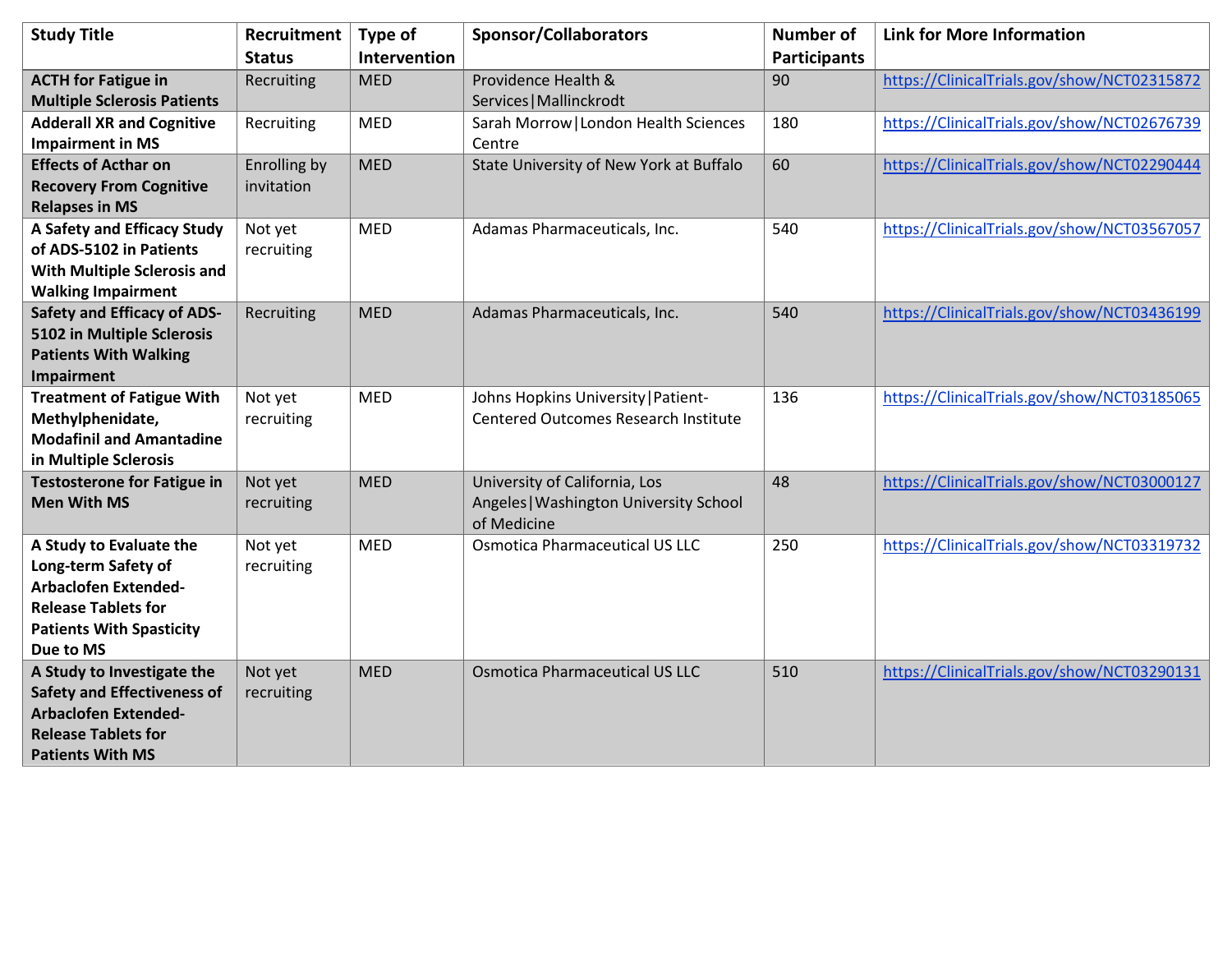| <b>Study Title</b>                                    | Recruitment           | Type of      | <b>Sponsor/Collaborators</b>                                             | <b>Number of</b>    | <b>Link for More Information</b>            |
|-------------------------------------------------------|-----------------------|--------------|--------------------------------------------------------------------------|---------------------|---------------------------------------------|
|                                                       | <b>Status</b>         | Intervention |                                                                          | <b>Participants</b> |                                             |
| <b>A Clinical Evaluation Of The</b>                   | Recruiting            | <b>MED</b>   | Sun Pharma Advanced Research                                             | 100                 | https://ClinicalTrials.gov/show/NCT01797185 |
| <b>Safety Of Baclofen Er</b>                          |                       |              | Company Limited                                                          |                     |                                             |
| <b>Capsules (Grs) When</b>                            |                       |              |                                                                          |                     |                                             |
| <b>Administered Once Daily</b>                        |                       |              |                                                                          |                     |                                             |
| <b>To Subjects With Spasticity</b>                    |                       |              |                                                                          |                     |                                             |
| <b>Due To Multiple Sclerosis</b>                      |                       |              |                                                                          |                     |                                             |
| (Ms): An Open Label, Long                             |                       |              |                                                                          |                     |                                             |
| <b>Term, Safety Trial</b>                             |                       |              |                                                                          |                     |                                             |
| <b>Efficacy and Safety of</b>                         | Recruiting            | <b>MED</b>   | Sun Pharma Advanced Research                                             | 300                 | https://ClinicalTrials.gov/show/NCT01457352 |
| <b>Baclofen ER Capsules (GRS)</b>                     |                       |              | <b>Company Limited</b>                                                   |                     |                                             |
| in Subjects With Spasticity                           |                       |              |                                                                          |                     |                                             |
| <b>Due to Multiple Sclerosis</b>                      |                       |              |                                                                          |                     |                                             |
| <b>Treating Anorectal</b>                             | Recruiting            | <b>MED</b>   | University of Pittsburgh   Consortium of                                 | 70                  | https://ClinicalTrials.gov/show/NCT02609607 |
| <b>Dysfunction in MS</b>                              |                       |              | <b>Multiple Sclerosis Centers</b>                                        |                     |                                             |
| <b>Study and Treatment of</b>                         | Recruiting            | <b>MED</b>   | VA Office of Research and Development                                    | 30                  | https://ClinicalTrials.gov/show/NCT02391961 |
| <b>Visual Dysfunction and</b>                         |                       |              |                                                                          |                     |                                             |
| <b>Motor Fatigue in Multiple</b><br><b>Sclerosis</b>  |                       |              |                                                                          |                     |                                             |
| <b>Study to Evaluate the</b>                          | Active, not           | <b>MED</b>   | PD Dr. Andrew Chan   Ruhr University of                                  | 50                  | https://ClinicalTrials.gov/show/NCT01627938 |
| <b>Reduction of Cardiac</b>                           | recruiting            |              | Bochum                                                                   |                     |                                             |
| <b>Problems in Multiple</b>                           |                       |              |                                                                          |                     |                                             |
| <b>Sclerosis Patients With</b>                        |                       |              |                                                                          |                     |                                             |
| <b>Mitoxantrone and</b>                               |                       |              |                                                                          |                     |                                             |
| Dexrazoxane in                                        |                       |              |                                                                          |                     |                                             |
| <b>Combination</b>                                    |                       |              |                                                                          |                     |                                             |
| A Double Blind,                                       | Recruiting            | <b>MED</b>   | University College Dublin                                                | 80                  | https://ClinicalTrials.gov/show/NCT02208050 |
| Randomized, Placebo                                   |                       |              |                                                                          |                     |                                             |
| <b>Controlled, Crossover</b>                          |                       |              |                                                                          |                     |                                             |
| <b>Study of the Effectiveness</b>                     |                       |              |                                                                          |                     |                                             |
| of Oral Fampridine in                                 |                       |              |                                                                          |                     |                                             |
| <b>Improving Upper Limb</b>                           |                       |              |                                                                          |                     |                                             |
| <b>Function in Progressive</b>                        |                       |              |                                                                          |                     |                                             |
| <b>Multiple Sclerosis</b>                             |                       |              |                                                                          |                     |                                             |
| <b>Intranasal Insulin for</b>                         | Not yet               | <b>MED</b>   | Johns Hopkins University                                                 | 105                 | https://ClinicalTrials.gov/show/NCT02988401 |
| <b>Improving Cognitive</b>                            | recruiting            |              |                                                                          |                     |                                             |
| <b>Function in Multiple</b>                           |                       |              |                                                                          |                     |                                             |
| <b>Sclerosis</b>                                      |                       |              |                                                                          |                     |                                             |
| <b>Ketamine for Treatment of</b><br><b>MS Fatigue</b> | Not yet<br>recruiting | <b>MED</b>   | Johns Hopkins University   National<br><b>Multiple Sclerosis Society</b> | 18                  | https://ClinicalTrials.gov/show/NCT03500289 |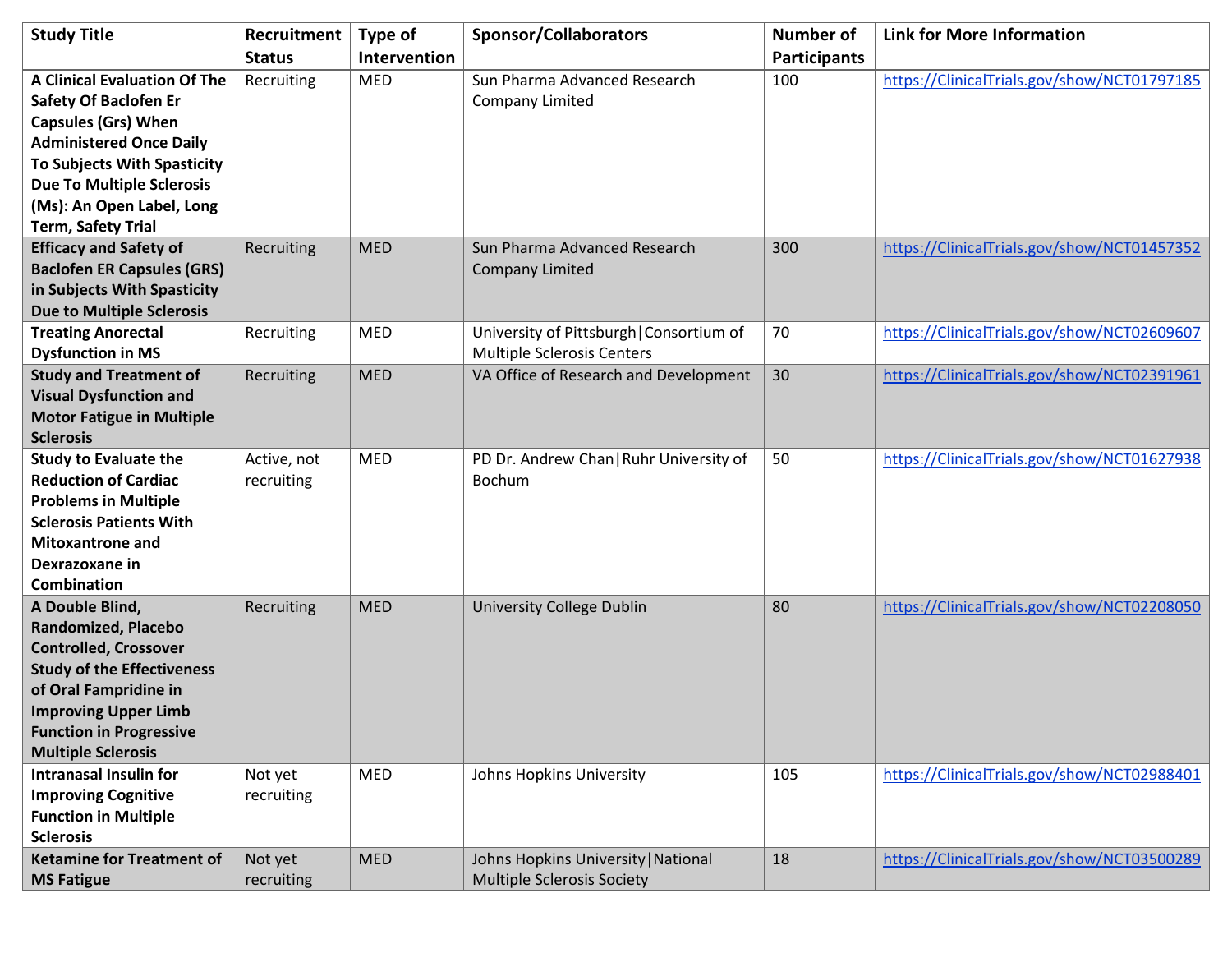| <b>Study Title</b>                                                                                                                                                            | Recruitment               | Type of      | <b>Sponsor/Collaborators</b>                                                        | <b>Number of</b>    | <b>Link for More Information</b>            |
|-------------------------------------------------------------------------------------------------------------------------------------------------------------------------------|---------------------------|--------------|-------------------------------------------------------------------------------------|---------------------|---------------------------------------------|
|                                                                                                                                                                               | <b>Status</b>             | Intervention |                                                                                     | <b>Participants</b> |                                             |
| <b>Evaluation of Quality of</b><br>Life (QoL) in Subjects With<br><b>Highly Active Relapsing</b><br><b>Multiple Sclerosis</b><br>(Mavenclad)                                  | Not yet<br>recruiting     | <b>MED</b>   | Please Contact the Merck KGaA<br>Communication Center, Darmstadt,<br>Germany        | 445                 | https://ClinicalTrials.gov/show/NCT03369665 |
| <b>Testing the Effects of</b><br>Methylphenidate on<br><b>Multiple Sclerosis</b>                                                                                              | Not yet<br>recruiting     | <b>MED</b>   | <b>Kessler Foundation</b>                                                           | 36                  | https://ClinicalTrials.gov/show/NCT02286557 |
| <b>Methylphenidate as</b><br><b>Treatment Option of</b><br><b>Fatigue in Multiple</b><br><b>Sclerosis</b>                                                                     | Recruiting                | <b>MED</b>   | Medical University of Vienna                                                        | 96                  | https://ClinicalTrials.gov/show/NCT01879202 |
| <b>Study of Behavioral</b><br><b>Modification Program and</b><br><b>Mirabegron to Improve</b><br><b>Urinary Urgency in Multiple</b><br><b>Sclerosis</b>                       | Recruiting                | <b>MED</b>   | Theodore R. Brown, MD MPH   Astellas<br>Pharma Inc   EvergreenHealth                | 40                  | https://ClinicalTrials.gov/show/NCT02086188 |
| <b>Characterization of the</b><br><b>Effects of Prolonged-</b><br>release Fampridine on<br><b>Ambulatory Function in</b><br><b>Patients With Multiple</b><br><b>Sclerosis</b> | Active, not<br>recruiting | <b>MED</b>   | University of Zurich                                                                | 70                  | https://ClinicalTrials.gov/show/NCT01576354 |
| <b>Resistance Training and</b><br><b>Amino Pyridine in Multiple</b><br><b>Sclerosis</b>                                                                                       | Recruiting                | <b>MED</b>   | University of Southern Denmark   Region<br>of Southern Denmark   Biogen             | 50                  | https://ClinicalTrials.gov/show/NCT02143167 |
| <b>Efficacy of Dalfampridine</b><br>on Upper Extremity<br><b>Function in Patients With</b><br><b>MS</b>                                                                       | Not yet<br>recruiting     | <b>MED</b>   | <b>Sheba Medical Center</b>                                                         | 30                  | https://ClinicalTrials.gov/show/NCT02259361 |
| A Study of Suvorexant in<br><b>Patients With Multiple</b><br><b>Sclerosis Fatigue and</b><br>Insomnia                                                                         | Recruiting                | <b>MED</b>   | Theodore R. Brown, MD MPH   Merck<br>Sharp & Dohme Corp.   EvergreenHealth          | 30                  | https://ClinicalTrials.gov/show/NCT03110315 |
| A TSEC for Symptom<br><b>Management in</b><br><b>Menopausal Women With</b><br><b>Multiple Sclerosis</b>                                                                       | Recruiting                | <b>MED</b>   | University of California, San<br>Francisco   National Multiple Sclerosis<br>Society | 24                  | https://ClinicalTrials.gov/show/NCT02710214 |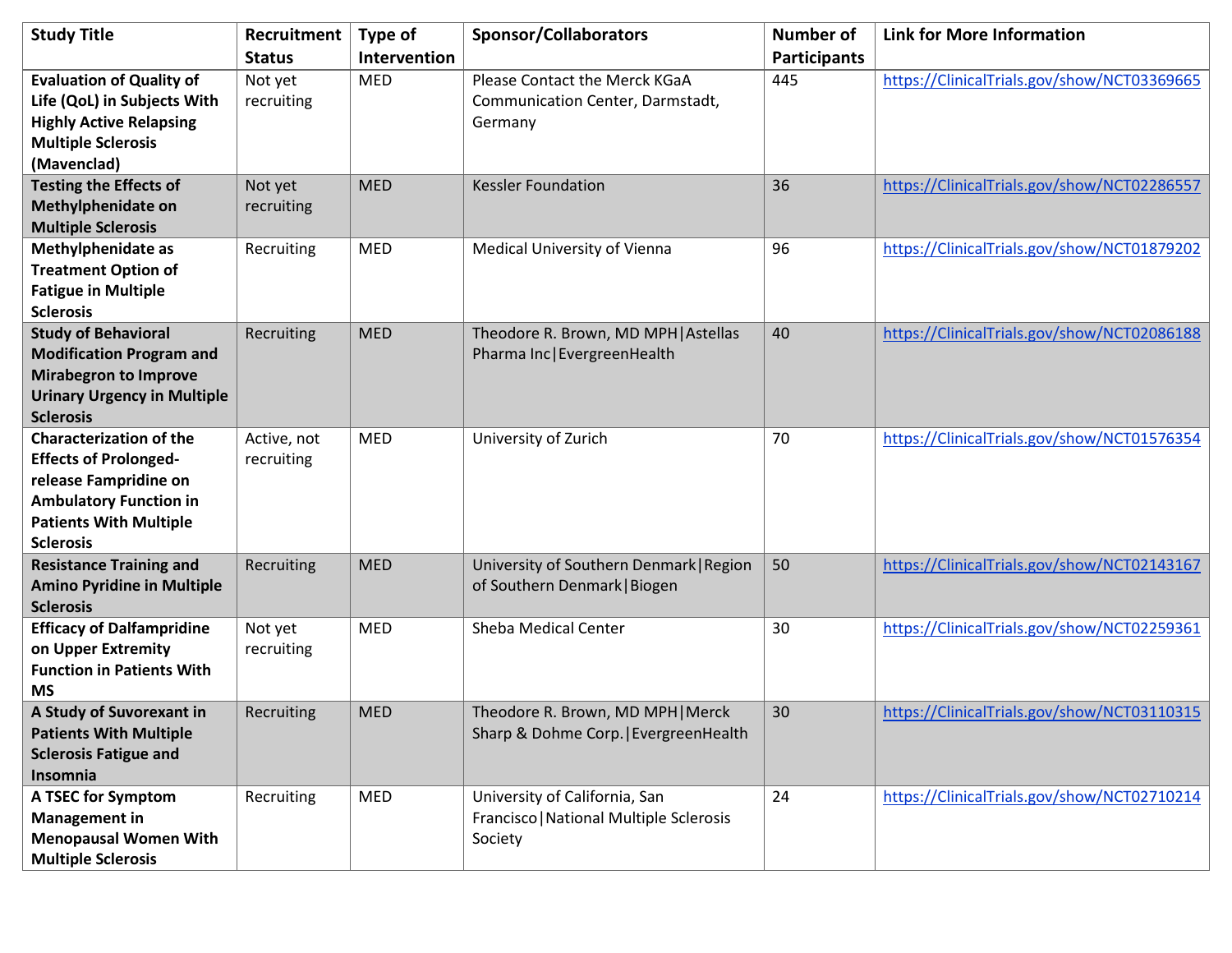| <b>Study Title</b>                                                                                                                             | Recruitment               | Type of      | Sponsor/Collaborators                                                                                                                                       | <b>Number of</b>    | <b>Link for More Information</b>            |
|------------------------------------------------------------------------------------------------------------------------------------------------|---------------------------|--------------|-------------------------------------------------------------------------------------------------------------------------------------------------------------|---------------------|---------------------------------------------|
|                                                                                                                                                | <b>Status</b>             | Intervention |                                                                                                                                                             | <b>Participants</b> |                                             |
| <b>Preventing UTIs in Chronic</b><br><b>Neurogenic Bladder</b><br><b>Dysfunction (Uro Vaxom</b><br>vaccine)                                    | Not yet<br>recruiting     | <b>MED</b>   | <b>Buckinghamshire Healthcare NHS Trust</b>                                                                                                                 | 48                  | https://ClinicalTrials.gov/show/NCT02591901 |
| <b>Functional Electrical</b><br><b>Stimulation for Individuals</b><br><b>With Secondary</b><br><b>Progressive Multiple</b><br><b>Sclerosis</b> | Recruiting                | <b>REHAB</b> | Hugo W. Moser Research Institute at<br>Kennedy Krieger, Inc.                                                                                                | 20                  | https://ClinicalTrials.gov/show/NCT01647321 |
| <b>App Based Dexterity</b><br><b>Training in Multiple</b><br><b>Sclerosis</b>                                                                  | Recruiting                | <b>REHAB</b> | Luzerner Kantonsspital, Luzern,<br>Switzerland                                                                                                              | 70                  | https://ClinicalTrials.gov/show/NCT03369470 |
| <b>Motor Learning in Multiple</b><br><b>Sclerosis</b>                                                                                          | Not yet<br>recruiting     | REHAB        | <b>Wayne State University</b>                                                                                                                               | 90                  | https://ClinicalTrials.gov/show/NCT03404388 |
| <b>Improving Hand Use in</b><br><b>Multiple Sclerosis</b>                                                                                      | Active, not<br>recruiting | <b>REHAB</b> | National Multiple Sclerosis Society                                                                                                                         | 66                  | https://ClinicalTrials.gov/show/NCT01081275 |
| A Randomized Trial of Two<br><b>Formal Group Programs for</b><br><b>Multiple Sclerosis</b>                                                     | Active, not<br>recruiting | <b>REHAB</b> | VA Office of Research and<br>Development   Oregon Health and<br><b>Science University</b>                                                                   | 218                 | https://ClinicalTrials.gov/show/NCT01918800 |
| <b>Comprehensive Fall</b><br><b>Prevention and Detection</b><br>in Multiple Sclerosis                                                          | Recruiting                | <b>REHAB</b> | Portland VA Medical Center   Oregon<br><b>Health and Science University</b>                                                                                 | 94                  | https://ClinicalTrials.gov/show/NCT02583386 |
| A LOW-COST VIRTUAL<br><b>REALITY GAMING</b><br><b>PLATFORM FOR</b><br><b>NEUROREHABILITATION OF</b><br><b>HEMIPARESIS</b>                      | Recruiting                | <b>REHAB</b> | <b>Ohio State University</b>                                                                                                                                | null                | https://ClinicalTrials.gov/show/NCT03094364 |
| <b>Gaze and Postural Stability</b><br>in Multiple Sclerosis                                                                                    | Recruiting                | <b>REHAB</b> | University of Utah   National Multiple<br>Sclerosis Society   Arizona State<br>University   Johns Hopkins University                                        | 50                  | https://ClinicalTrials.gov/show/NCT03521557 |
| A Multi-Site Trial of MS<br><b>INFoRm</b>                                                                                                      | Not yet<br>recruiting     | <b>REHAB</b> | University of Calgary, Calgary, Alberta,<br>Canada   University of Alberta,<br>Edmonton, Alberta, Canada   Queen's<br>University, Kingston, Ontario, Canada | 200                 | https://ClinicalTrials.gov/show/NCT03362541 |
| <b>Default Mode Network in</b><br><b>Multiple Sclerosis</b>                                                                                    | Not yet<br>recruiting     | <b>REHAB</b> | Hospital General Universitario Gregorio<br>Maraãon                                                                                                          | 64                  | https://ClinicalTrials.gov/show/NCT02810314 |
| <b>Virtual Reality and Manual</b><br><b>Dexterity in in Patients</b><br><b>With Multiple Sclerosis</b>                                         | Recruiting                | <b>REHAB</b> | Universidad Rey Juan Carlos                                                                                                                                 | 26                  | https://ClinicalTrials.gov/show/NCT03186612 |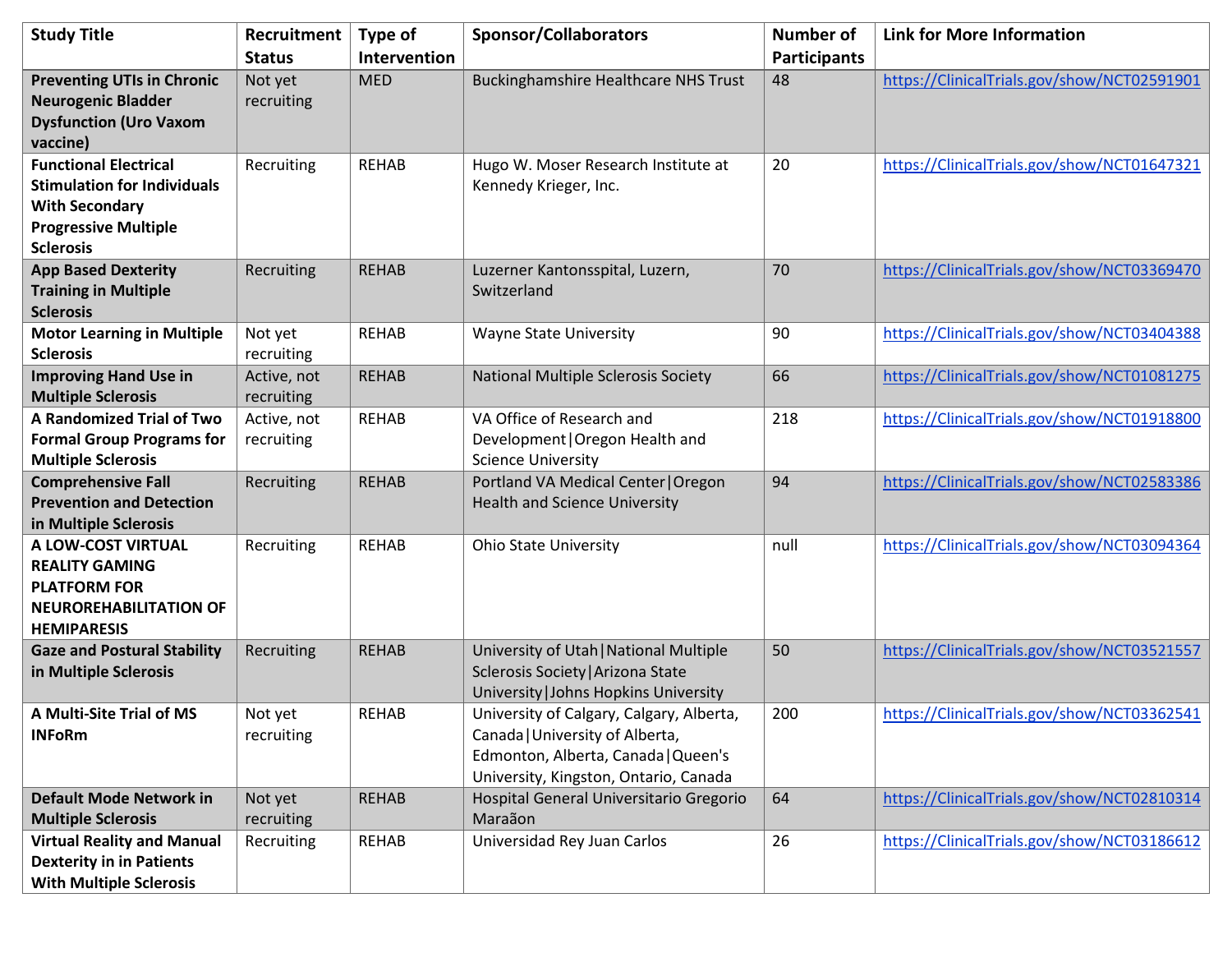| <b>Study Title</b>                                                                                                | Recruitment               | Type of      | Sponsor/Collaborators                                                                                                                                                                                                                                                                                                | <b>Number of</b>    | <b>Link for More Information</b>            |
|-------------------------------------------------------------------------------------------------------------------|---------------------------|--------------|----------------------------------------------------------------------------------------------------------------------------------------------------------------------------------------------------------------------------------------------------------------------------------------------------------------------|---------------------|---------------------------------------------|
|                                                                                                                   | <b>Status</b>             | Intervention |                                                                                                                                                                                                                                                                                                                      | <b>Participants</b> |                                             |
| <b>RELAXaHEAD for Headache</b><br><b>Patients</b>                                                                 | null                      | <b>REHAB</b> | New York University School of<br>Medicine   National Multiple Sclerosis<br>Society                                                                                                                                                                                                                                   | 90                  | https://ClinicalTrials.gov/show/NCT03183791 |
| <b>Testing the Efficacy of Self-</b><br><b>Generation Treatment</b><br>Protocol                                   | Not yet<br>recruiting     | <b>REHAB</b> | Kessler Foundation   National Multiple<br><b>Sclerosis Society</b>                                                                                                                                                                                                                                                   | 40                  | https://ClinicalTrials.gov/show/NCT02032589 |
| <b>Finding the Right Words in</b><br><b>Neurogenic</b><br><b>Communication Disorders</b>                          | Recruiting                | <b>REHAB</b> | Gã¶teborg University   The Swedish<br>Research Council   Swedish Council for<br>Working Life and Social Research                                                                                                                                                                                                     | 90                  | https://ClinicalTrials.gov/show/NCT03568760 |
| <b>Examining the Effects of a</b><br><b>Telehealth Self-</b><br>management Intervention<br>in Multiple Sclerosis  | Active, not<br>recruiting | <b>REHAB</b> | Case Western Reserve<br>University   National Multiple Sclerosis<br>Society                                                                                                                                                                                                                                          | 215                 | https://ClinicalTrials.gov/show/NCT01572714 |
| <b>Improving Learning in</b><br><b>Hispanics With TBI or MS</b>                                                   | Recruiting                | <b>REHAB</b> | Kessler Foundation   Hospital Aita-<br>Menni, Arrasate-Mondragon,<br>Spain   Instituto Vocacional Enrique Dãaz<br>de Leãn A.C., Guadalajara, Mexico                                                                                                                                                                  | 40                  | https://ClinicalTrials.gov/show/NCT03453125 |
| <b>Applying Speed of</b><br><b>Processing Training to</b><br><b>Individuals With Multiple</b><br><b>Sclerosis</b> | Recruiting                | <b>REHAB</b> | Kessler Foundation, West Orange, New<br>Jersey, United States                                                                                                                                                                                                                                                        | 38                  | https://ClinicalTrials.gov/show/NCT01838824 |
| <b>Speed of Processing</b><br><b>Training to Improve</b><br><b>Cognition in Multiple</b><br><b>Sclerosis</b>      | Recruiting                | <b>REHAB</b> | Kessler Foundation, West Orange, New<br>Jersey, United States                                                                                                                                                                                                                                                        | 100                 | https://ClinicalTrials.gov/show/NCT02301260 |
| <b>A Task-oriented Circuit</b><br><b>Training in Multiple</b><br><b>Sclerosis</b>                                 | Recruiting                | <b>REHAB</b> | University Hospital of Ferrara                                                                                                                                                                                                                                                                                       | 60                  | https://ClinicalTrials.gov/show/NCT02421744 |
| <b>Fatigue Management</b><br><b>Programs for People With</b><br><b>MS</b>                                         | Not yet<br>recruiting     | <b>REHAB</b> | Case Western Reserve<br>University   Patient-Centered Outcomes<br>Research Institute   University of Illinois<br>at Chicago   University of Minnesota -<br><b>Clinical and Translational Science</b><br>Institute   Queen's University, Kingston,<br>Ontario   Dalhousie University   The<br><b>Cleveland Clinic</b> | 610                 | https://ClinicalTrials.gov/show/NCT03550170 |
| A RCT of Telephone-<br>supported ACT in MS                                                                        | Active, not<br>recruiting | <b>REHAB</b> | University of Nottingham                                                                                                                                                                                                                                                                                             | 30                  | https://ClinicalTrials.gov/show/NCT02596633 |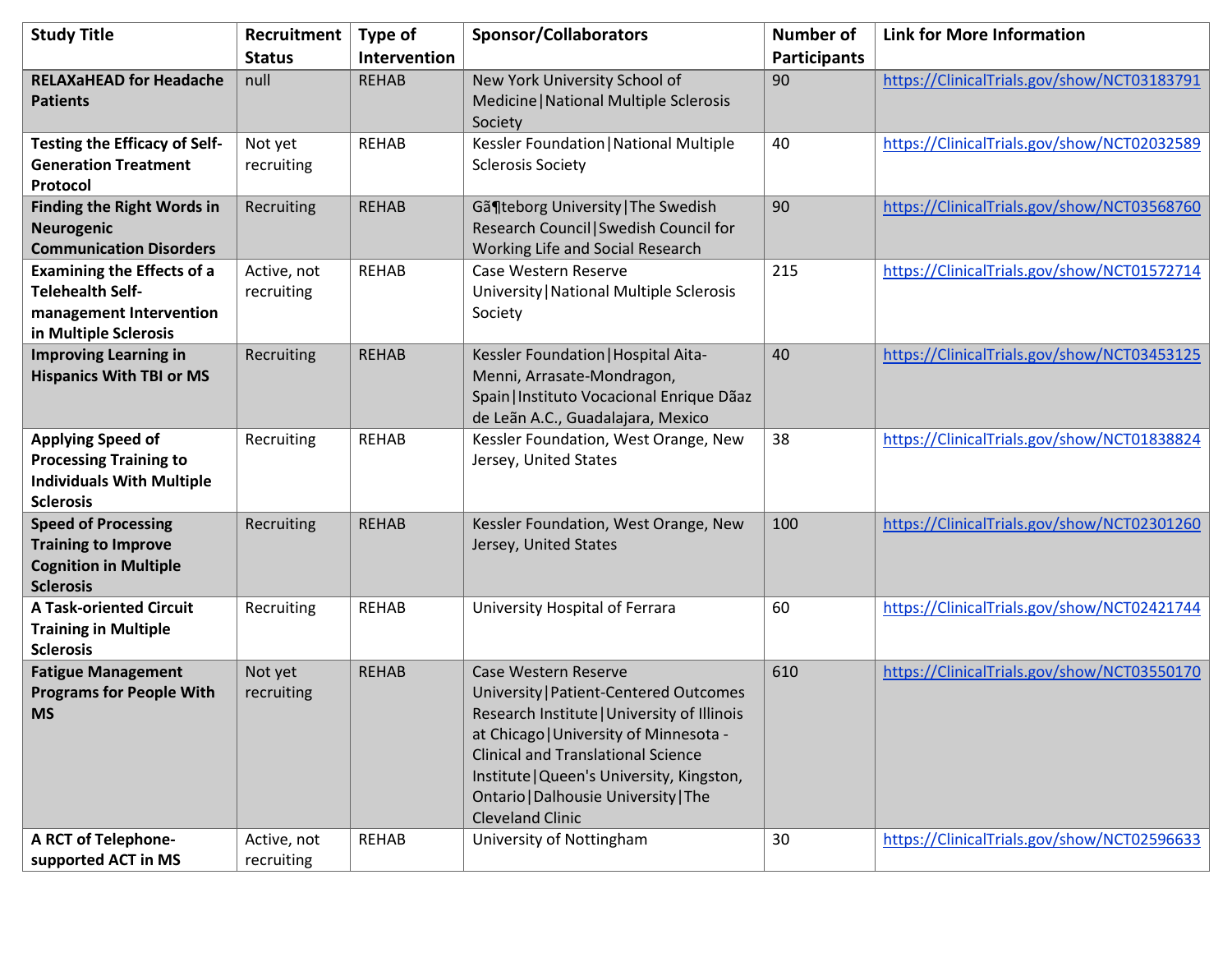| <b>Study Title</b>                                                                                                                                         | Recruitment           | Type of      | <b>Sponsor/Collaborators</b>                                                                                                                                                                                                                                                                      | <b>Number of</b>    | <b>Link for More Information</b>            |
|------------------------------------------------------------------------------------------------------------------------------------------------------------|-----------------------|--------------|---------------------------------------------------------------------------------------------------------------------------------------------------------------------------------------------------------------------------------------------------------------------------------------------------|---------------------|---------------------------------------------|
|                                                                                                                                                            | <b>Status</b>         | Intervention |                                                                                                                                                                                                                                                                                                   | <b>Participants</b> |                                             |
| <b>Transcranial Direct Current</b><br><b>Stimulation to Lower</b><br><b>Neuropathic Pain in People</b><br><b>With Multiple Sclerosis</b>                   | Not yet<br>recruiting | <b>REHAB</b> | PET FDG uptake in patients with MS<br>with neuropathic pain   Change in<br>neuropathic pain as recorded on a<br>Visual Analog Scale (VAS).   Change in<br>Quality of Life using MSQOL-54   Change<br>in anxiety as recorded on a Visual<br>Analog Scale (VAS).   Neuropathic<br>Symptom Inventory | 16                  | https://ClinicalTrials.gov/show/NCT03219073 |
| Long-Term Effects of Torso-<br>Weighting                                                                                                                   | Completed             | <b>REHAB</b> | San Francisco State University   Samuel<br><b>Merritt University</b>                                                                                                                                                                                                                              | 5                   | https://ClinicalTrials.gov/show/NCT02743312 |
| <b>Biofeedback-based</b><br><b>Relaxation Training or Self-</b><br>alert Training to Alleviate<br><b>Fatigue in Multiple</b><br><b>Sclerosis Patients.</b> | Recruiting            | <b>REHAB</b> | Rehazentrum Wilhelmshaven,<br>Wilhelmshaven, Lower Saxony,<br>Germany                                                                                                                                                                                                                             | 56                  | https://ClinicalTrials.gov/show/NCT03268187 |
| <b>Vibration Training for</b><br><b>Preventing Falls in Healthy</b><br><b>Population and Multiple</b><br><b>Sclerosis</b>                                  | Recruiting            | <b>REHAB</b> | University of Texas, El Paso                                                                                                                                                                                                                                                                      | 440                 | https://ClinicalTrials.gov/show/NCT02694666 |
| Videofluoroscopic<br><b>Swallowing Study (VFSS)</b>                                                                                                        | Recruiting            | <b>REHAB</b> | Nestlä   Cytel Inc.   Regulatory and Clinical<br>Research Institute Inc   Nestec Ltd.                                                                                                                                                                                                             | 900                 | https://ClinicalTrials.gov/show/NCT03387267 |
| <b>Sleep Apnea in Multiple</b><br><b>Sclerosis Positive Airway</b><br><b>Pressure Trial</b>                                                                | Recruiting            | <b>REHAB</b> | McGill University   Multiple Sclerosis<br>Society of Canada (Primary funding<br>agency) Centre Hospitalier de<br>l'Universitã de Montrãal (second study<br>site)   Philips-Respironics (CPAP<br>equipment)   VitalAire Incorporated<br>(Respiratory Therapist time)                               | 65                  | https://ClinicalTrials.gov/show/NCT01746342 |
| <b>The Effects of Focal</b><br><b>Vibration on Spasticity in</b><br><b>Multiple Sclerosis Patients</b>                                                     | Not yet<br>recruiting | <b>REHAB</b> | <b>Federico II University</b>                                                                                                                                                                                                                                                                     | 60                  | https://ClinicalTrials.gov/show/NCT02848898 |
| <b>Benefits Evaluation of</b><br>Selfia <sup>®</sup> Adapted Underwear<br>for MS Patients Performing<br>Self-catheterization                               | Not yet<br>recruiting | <b>REHAB</b> | Lille Catholic University                                                                                                                                                                                                                                                                         | 150                 | https://ClinicalTrials.gov/show/NCT02889419 |
| <b>Light Therapy as Treatment</b><br>for Fatigue in Multiple<br><b>Sclerosis</b>                                                                           | Not yet<br>recruiting | <b>REHAB</b> | Massachusetts General Hospital                                                                                                                                                                                                                                                                    | 80                  | https://ClinicalTrials.gov/show/NCT03060759 |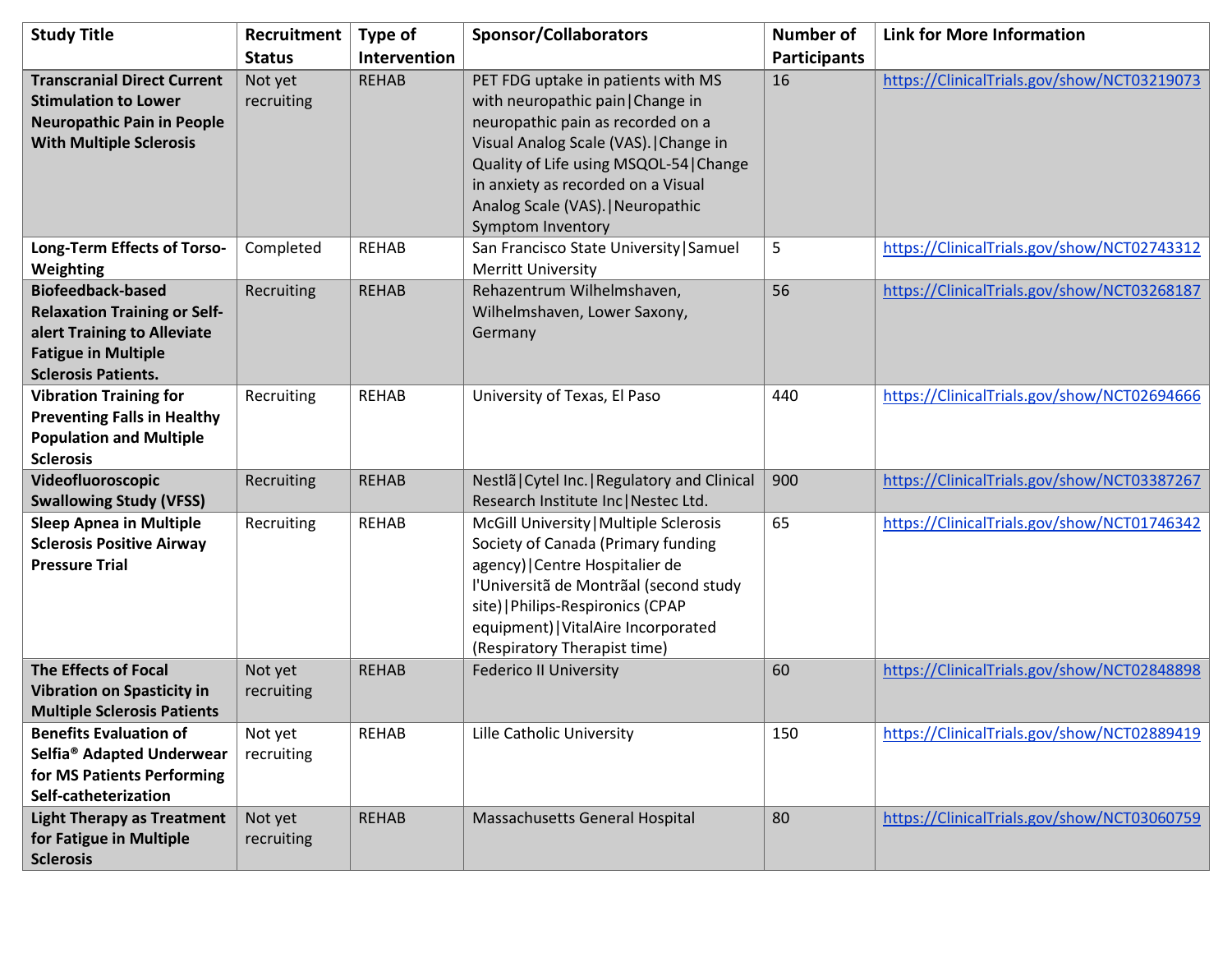| <b>Study Title</b>                 | Recruitment   | Type of      | Sponsor/Collaborators                    | <b>Number of</b>    | <b>Link for More Information</b>            |
|------------------------------------|---------------|--------------|------------------------------------------|---------------------|---------------------------------------------|
|                                    | <b>Status</b> | Intervention |                                          | <b>Participants</b> |                                             |
| <b>Wearable Biosensor to</b>       | Not yet       | <b>REHAB</b> |                                          | 50                  | https://ClinicalTrials.gov/show/NCT03369171 |
| <b>Track and Quantify Limb</b>     | recruiting    |              |                                          |                     |                                             |
| <b>Dysfunction in Multiple</b>     |               |              |                                          |                     |                                             |
| <b>Sclerosis Patients</b>          |               |              |                                          |                     |                                             |
| <b>Neuromuscular Electrical</b>    | Active, not   | <b>REHAB</b> | University of Colorado, Boulder,         | 25                  | https://ClinicalTrials.gov/show/NCT02152085 |
| <b>Stimulation and Mobility in</b> | recruiting    |              | Colorado, United States                  |                     |                                             |
| <b>Multiple Sclerosis</b>          |               |              |                                          |                     |                                             |
| <b>Feasibility and</b>             | Not yet       | <b>REHAB</b> | Sheffield Hallam University   Sheffield  | 16                  | https://ClinicalTrials.gov/show/NCT03164031 |
| <b>Acceptability of Orthotic</b>   | recruiting    |              | <b>Teaching Hospitals NHS Foundation</b> |                     |                                             |
| <b>Shorts for People With</b>      |               |              | Trust                                    |                     |                                             |
| <b>Multiple Sclerosis</b>          |               |              |                                          |                     |                                             |
| <b>Phototherapy in Persons</b>     | Active, not   | <b>REHAB</b> | University of Illinois at Urbana-        | 20                  | https://ClinicalTrials.gov/show/NCT02365259 |
| <b>With Multiple Sclerosis</b>     | recruiting    |              | Champaign                                |                     |                                             |
| <b>Efficacy of tDCS on Pain in</b> | Recruiting    | <b>REHAB</b> | University Hospital of Ferrara           | 30                  | https://ClinicalTrials.gov/show/NCT03389217 |
| <b>Multiple Sclerosis</b>          |               |              |                                          |                     |                                             |
| <b>Analgesic Effect of</b>         | Recruiting    | <b>REHAB</b> | University Hospital, Clermont-           | 66                  | https://ClinicalTrials.gov/show/NCT02059096 |
| <b>Repetitive Transcranial</b>     |               |              | Ferrand   Hã' pital Henri Mondor (Pr     |                     |                                             |
| <b>Magnetic Stimulation</b>        |               |              | Jean-Pascal LEFAUCHEUR)                  |                     |                                             |
| (rTMS) for Central                 |               |              |                                          |                     |                                             |
| <b>Neuropathic Pain in</b>         |               |              |                                          |                     |                                             |
|                                    |               |              |                                          |                     |                                             |
| <b>Multiple Sclerosis</b>          |               | <b>REHAB</b> | Hoffmann-La Roche                        |                     |                                             |
| <b>Monitoring of Multiple</b>      | Recruiting    |              |                                          | 120                 | https://ClinicalTrials.gov/show/NCT02952911 |
| <b>Sclerosis (MS) Participants</b> |               |              |                                          |                     |                                             |
| With the Use of Digital            |               |              |                                          |                     |                                             |
| <b>Technology (Smartphones</b>     |               |              |                                          |                     |                                             |
| and Smartwatches) - A              |               |              |                                          |                     |                                             |
| <b>Feasibility Study</b>           |               |              |                                          |                     |                                             |
| <b>Improving Cognitive</b>         | Recruiting    | <b>REHAB</b> | University Hospital of Mont-             | 100                 | https://ClinicalTrials.gov/show/NCT02266121 |
| <b>Aptitudes With tDCS in</b>      |               |              | Godinne   Universitã Catholique de       |                     |                                             |
| <b>Patients With Multiple</b>      |               |              | Louvain   Teva Pharma Belgium NV/SA      |                     |                                             |
| <b>Sclerosis</b>                   |               |              |                                          |                     |                                             |
| <b>Cognitive Remediation</b>       | Recruiting    | <b>REHAB</b> | New York University School of Medicine   | 100                 | https://ClinicalTrials.gov/show/NCT03049969 |
| <b>Augmented With</b>              |               |              |                                          |                     |                                             |
| <b>Transcranial Direct Current</b> |               |              |                                          |                     |                                             |
| <b>Stimulation (tDCS)</b>          |               |              |                                          |                     |                                             |
| <b>Can Transcranial Direct</b>     | Recruiting    | <b>REHAB</b> | <b>Colorado State University</b>         | 30                  | https://ClinicalTrials.gov/show/NCT02987621 |
| <b>Current Stimulation</b>         |               |              |                                          |                     |                                             |
| <b>Improve Ambulation and</b>      |               |              |                                          |                     |                                             |
| <b>Fatigue Resistance in</b>       |               |              |                                          |                     |                                             |
| People With MS?                    |               |              |                                          |                     |                                             |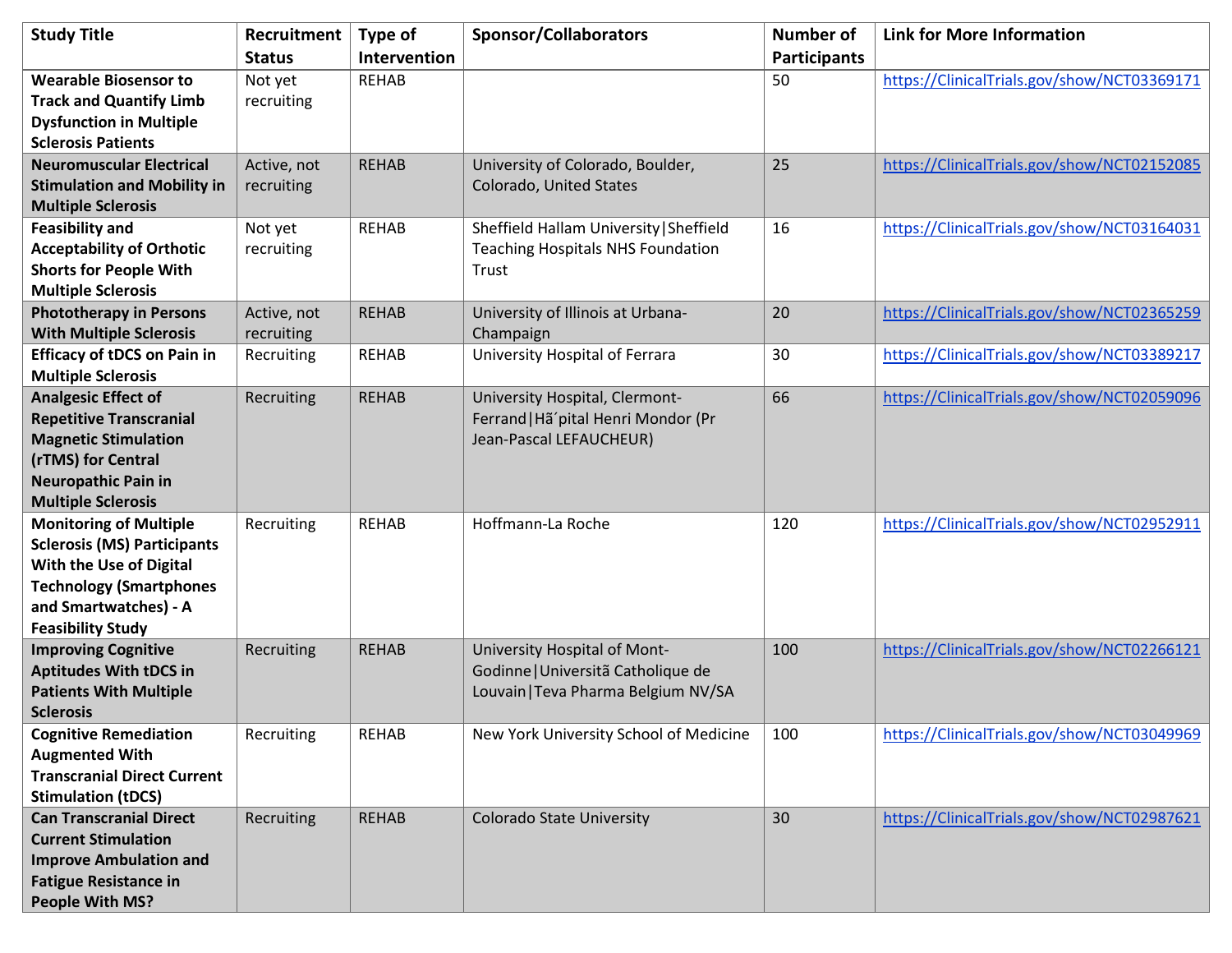| <b>Study Title</b>                                         | Recruitment   | Type of      | Sponsor/Collaborators                         | <b>Number of</b>    | <b>Link for More Information</b>            |
|------------------------------------------------------------|---------------|--------------|-----------------------------------------------|---------------------|---------------------------------------------|
|                                                            | <b>Status</b> | Intervention |                                               | <b>Participants</b> |                                             |
| <b>Effect of Transcutaneous</b>                            | Recruiting    | <b>REHAB</b> | <b>Isfahan University of Medical Sciences</b> | 20                  | https://ClinicalTrials.gov/show/NCT02876536 |
| <b>Electrical Nerve</b>                                    |               |              |                                               |                     |                                             |
| <b>Stimulation on Cognition in</b>                         |               |              |                                               |                     |                                             |
| <b>Multiple Sclerosis Patients</b>                         |               |              |                                               |                     |                                             |
| <b>Regional Non-comparative</b>                            | Recruiting    | <b>REHAB</b> | Assistance Publique Hã'pitaux de              | 20                  | https://ClinicalTrials.gov/show/NCT03339908 |
| <b>Prospective Study of the</b>                            |               |              | Marseille, Marseille, France                  |                     |                                             |
| <b>Impact of Gamma Knife</b>                               |               |              |                                               |                     |                                             |
| <b>Radiosurgery on Tremor in</b>                           |               |              |                                               |                     |                                             |
| <b>Multiple Sclerosis</b>                                  |               |              |                                               |                     | https://ClinicalTrials.gov/show/NCT03458169 |
| <b>LEAP a New Overground</b><br><b>Body Weight Support</b> | Recruiting    | <b>REHAB</b> | Clinique Romande de Readaptation              | 43                  |                                             |
| <b>Robot: Usability Trial</b>                              |               |              |                                               |                     |                                             |
| tDCS and Cognition in                                      | Recruiting    | <b>REHAB</b> | Johns Hopkins University                      | 50                  | https://ClinicalTrials.gov/show/NCT02538094 |
| <b>Adults With Multiple</b>                                |               |              |                                               |                     |                                             |
| <b>Sclerosis or Encephalitis</b>                           |               |              |                                               |                     |                                             |
| <b>National Multiple Sclerosis</b>                         | Recruiting    | <b>REHAB</b> | New York University School of                 | 60                  | https://ClinicalTrials.gov/show/NCT02746705 |
| <b>Society (NMSS) Pilot Study</b>                          |               |              | Medicine   Stony Brook University             |                     |                                             |
| of Transcranial Direct                                     |               |              |                                               |                     |                                             |
| <b>Current Stimulation (tDCS)</b>                          |               |              |                                               |                     |                                             |
| <b>Antispastic Effect of</b>                               | Recruiting    | <b>REHAB</b> | Russian Academy of Medical Sciences           | 60                  | https://ClinicalTrials.gov/show/NCT01786005 |
| <b>Transcranial Magnetic</b>                               |               |              |                                               |                     |                                             |
| <b>Stimulation in Patients</b>                             |               |              |                                               |                     |                                             |
| <b>With Cerebral and Spinal</b>                            |               |              |                                               |                     |                                             |
| <b>Spasticity</b>                                          |               |              |                                               |                     |                                             |
| <b>Repetitive Transcranial</b>                             | Active, not   | <b>REHAB</b> | University of Belgrade                        | 40                  | https://ClinicalTrials.gov/show/NCT02747914 |
| <b>Magnetic Stimulation for</b>                            | recruiting    |              |                                               |                     |                                             |
| Lower Limb Spasticity in                                   |               |              |                                               |                     |                                             |
| <b>Multiple Sclerosis Patients</b>                         |               |              |                                               |                     |                                             |
| <b>Urinary Disorders in</b>                                | Enrolling by  | <b>REHAB</b> | Saint Joseph University, Beyrouth,            | 60                  | https://ClinicalTrials.gov/show/NCT03336424 |
| <b>Patients With Multiple</b>                              | invitation    |              | Lebanon                                       |                     |                                             |
| <b>Sclerosis: Invasive Vs Non-</b>                         |               |              |                                               |                     |                                             |
| invasive Investigations.                                   |               | <b>REHAB</b> | Institut National de la Santã Et de la        | 70                  |                                             |
| <b>Respiratory disorders in</b><br>patients with severe    | Recruiting    |              | Recherche Mãdicale, France                    |                     | https://ClinicalTrials.gov/show/NCT03339817 |
|                                                            |               |              |                                               |                     |                                             |
| multiple sclerosis                                         |               |              |                                               |                     |                                             |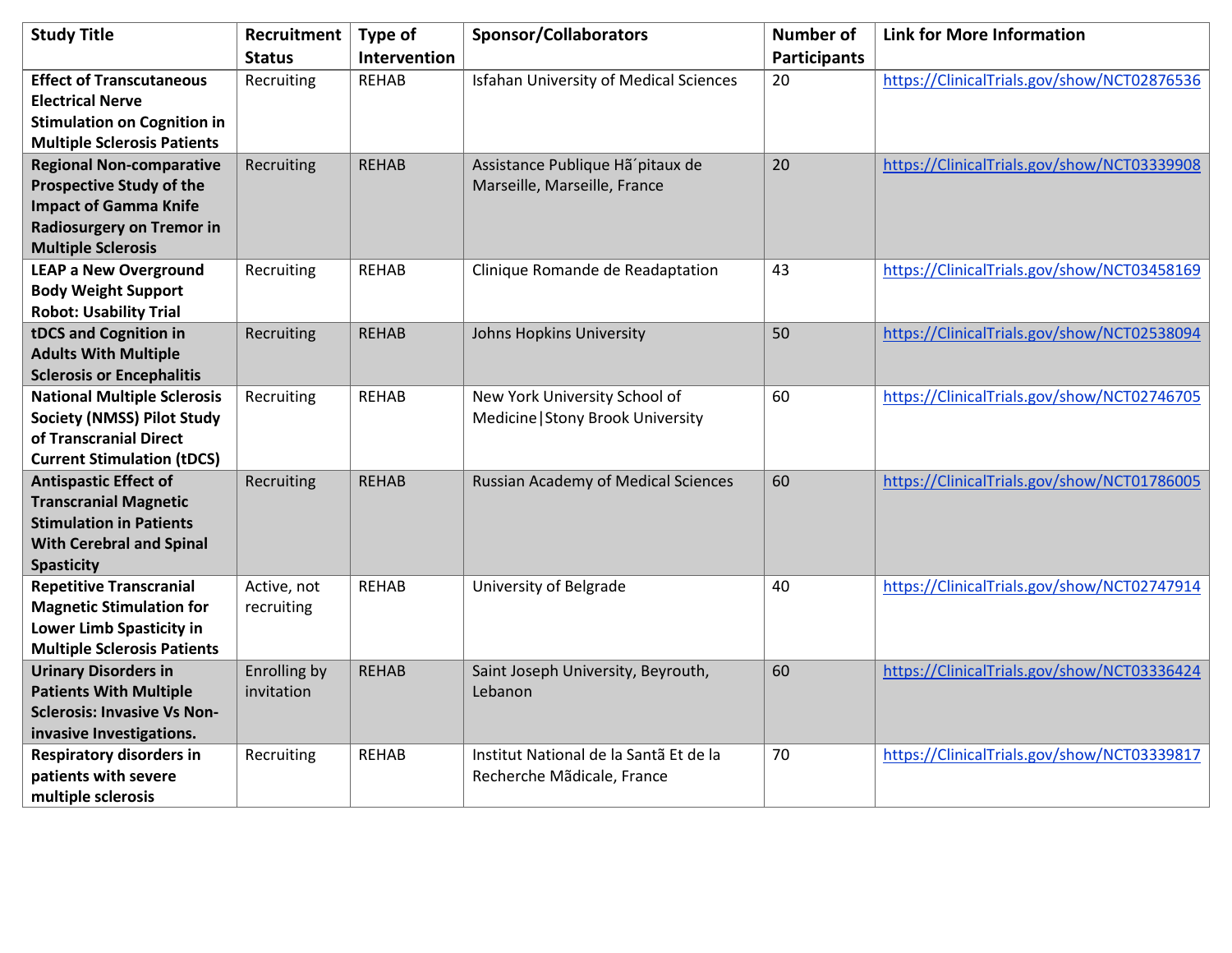| <b>Study Title</b>                                                                                                                                                                                              | Recruitment           | Type of      | <b>Sponsor/Collaborators</b>                                                         | <b>Number of</b>    | <b>Link for More Information</b>            |
|-----------------------------------------------------------------------------------------------------------------------------------------------------------------------------------------------------------------|-----------------------|--------------|--------------------------------------------------------------------------------------|---------------------|---------------------------------------------|
|                                                                                                                                                                                                                 | <b>Status</b>         | Intervention |                                                                                      | <b>Participants</b> |                                             |
| Use of the Nine Holes Peg<br><b>Test in Multiple Sclerosis:</b><br><b>Participation of Elementary</b><br><b>Neurological Components</b><br>in the Functional<br><b>Evaluation of Manual</b><br><b>Dexterity</b> | Recruiting            | <b>REHAB</b> | <b>Brugmann University Hospital</b>                                                  | 30                  | https://ClinicalTrials.gov/show/NCT03096977 |
| <b>Correlation Between the</b><br>'Nine Holes Peg Test'<br><b>Performance and the Triple</b><br><b>Stimulation Technique</b><br><b>Within a Group a Patients</b><br><b>With Multiple Sclerosis</b>              | null                  | <b>REHAB</b> | <b>Brugmann University Hospital</b>                                                  | 30                  | https://ClinicalTrials.gov/show/NCT02805634 |
| <b>Video Games Therapy on</b><br><b>Balance and Cognitive</b><br><b>Functions in Mild to</b><br><b>Moderate Impaired</b><br><b>Multiple Sclerosis Patients.</b>                                                 | Recruiting            | <b>REHAB</b> | University Hospital of Ferrara                                                       | 40                  | https://clinicaltrials.gov/show/NCT03353974 |
| <b>Evaluation of an</b><br><b>Acceptance and</b><br><b>Commitment Therapy</b><br><b>Group for Adjustment</b><br><b>Difficulties in Neurological</b><br><b>Conditions</b>                                        | Not yet<br>recruiting | <b>REHAB</b> | University of Hertfordshire                                                          | 26                  | https://ClinicalTrials.gov/show/NCT02454465 |
| <b>Coaching and Activity</b><br><b>Tracking in Multiple</b><br><b>Sclerosis - A Pilot Study</b>                                                                                                                 | Recruiting            | <b>REHAB</b> | University of California, San Francisco,<br>San Francisco, California, United States | 30                  | https://ClinicalTrials.gov/show/NCT03335618 |
| <b>Assessment of Attentional</b><br>and Executive Disorders in<br><b>Multiple Sclerosis Using</b><br><b>Techniques of Virtual</b><br><b>Reality</b>                                                             | Recruiting            | <b>REHAB</b> | University Hospital, Caen                                                            | 60                  | https://ClinicalTrials.gov/show/NCT01805336 |
| <b>Study of Social Cognition</b><br>by Morphological and<br><b>Functional Imaging in</b><br><b>Multiple Sclerosis Patients</b>                                                                                  | Recruiting            | <b>REHAB</b> | University Hospital, Bordeaux   La Ligue<br>Franãaise Contre la Sclãrose en Plaques  | 35                  | https://ClinicalTrials.gov/show/NCT02290587 |
| The Use of Technology to<br><b>Improve MS Clinical Trials</b><br>and Patient Care                                                                                                                               | Not yet<br>recruiting | <b>REHAB</b> | Johns Hopkins University                                                             | 150                 | https://ClinicalTrials.gov/show/NCT02454907 |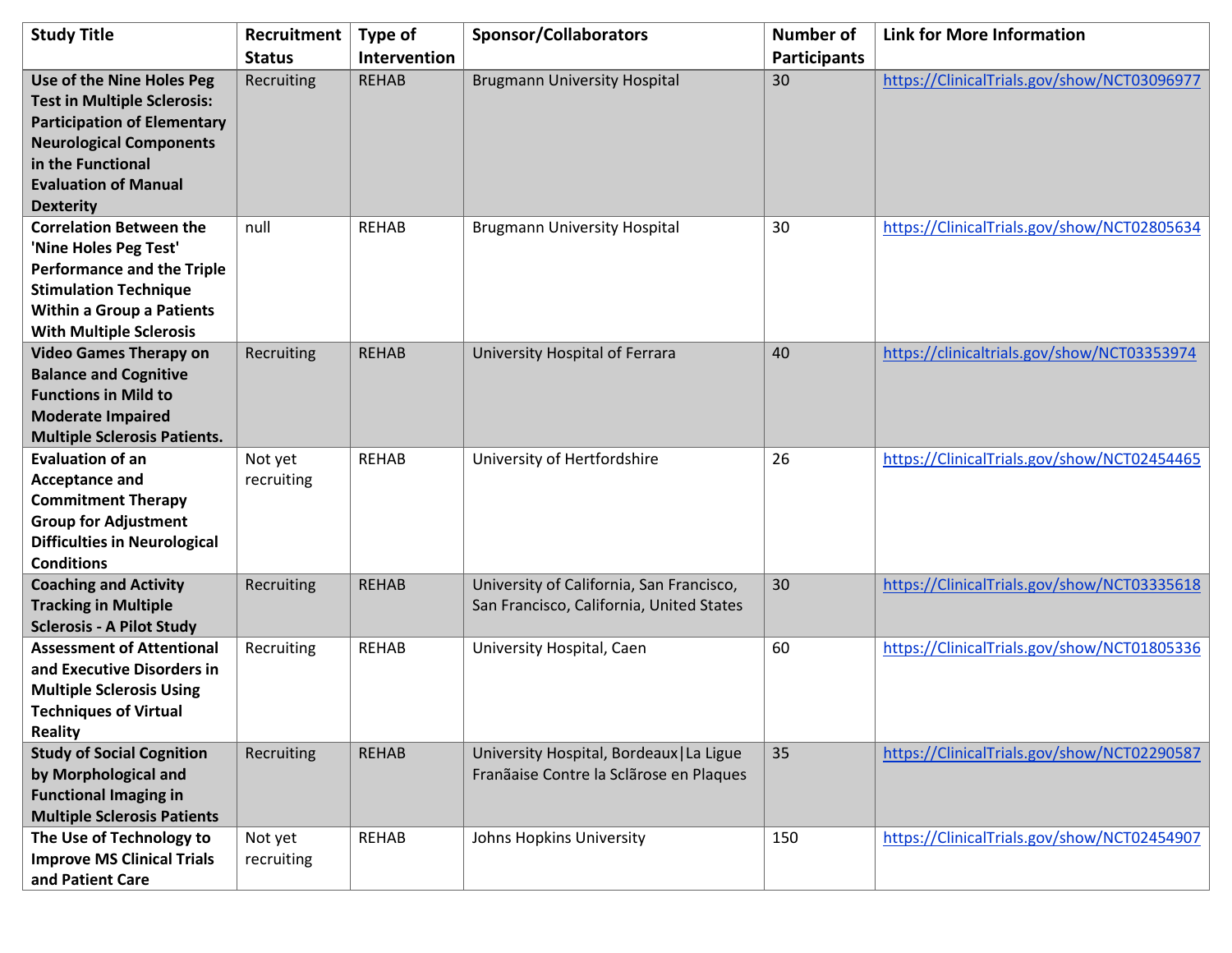| <b>Study Title</b>                                                                                                                                                                                  | Recruitment           | Type of      | <b>Sponsor/Collaborators</b>                                                                                                                                                                                                      | <b>Number of</b>    | <b>Link for More Information</b>            |
|-----------------------------------------------------------------------------------------------------------------------------------------------------------------------------------------------------|-----------------------|--------------|-----------------------------------------------------------------------------------------------------------------------------------------------------------------------------------------------------------------------------------|---------------------|---------------------------------------------|
|                                                                                                                                                                                                     | <b>Status</b>         | Intervention |                                                                                                                                                                                                                                   | <b>Participants</b> |                                             |
| Digitalization of<br><b>Neurofunctional Tests Via a</b><br><b>Mobile Application DAMS</b><br>for Multiple Sclerosis<br><b>Patients</b>                                                              | Not yet<br>recruiting | <b>REHAB</b> | Ad scientiam                                                                                                                                                                                                                      | 222                 | https://ClinicalTrials.gov/show/NCT03148938 |
| <b>Fall Risk Reduction in</b><br><b>Multiple Sclerosis (FIRMS)</b>                                                                                                                                  | Recruiting            | <b>REHAB</b> | University of Illinois at Urbana-<br>Champaign                                                                                                                                                                                    | 100                 | https://ClinicalTrials.gov/show/NCT02314585 |
| <b>Spinal Direct Current</b><br><b>Stimulation Effects on Pain</b><br>in Multiple Sclerosis                                                                                                         | Recruiting            | <b>REHAB</b> | IRCCS National Neurological Institute "C.<br>Mondino" Foundation                                                                                                                                                                  | 60                  | https://ClinicalTrials.gov/show/NCT02331654 |
| <b>Supraspinal Control of</b><br><b>Lower Urinary Tract</b><br><b>Function in Healthy</b><br><b>Controls &amp; Patients With</b><br><b>Bladder Dysfunction</b>                                      | Recruiting            | <b>REHAB</b> | University of Zurich   Balgrist University<br><b>Hospital   Swiss National Science</b><br>Foundation                                                                                                                              | 96                  | https://ClinicalTrials.gov/show/NCT01768910 |
| <b>Normobaric Hypoxic</b><br><b>Training and Multiple</b><br><b>Sclerosis</b>                                                                                                                       | Recruiting            | <b>REHAB</b> | Charite University, Berlin, Germany                                                                                                                                                                                               | 48                  | https://ClinicalTrials.gov/show/NCT02509897 |
| <b>Effects of Inspiratory</b><br><b>Muscle Training in Persons</b><br><b>With Advanced Multiple</b><br><b>Sclerosis</b>                                                                             | Recruiting            | <b>REHAB</b> | The Boston Home, Boston,<br>Massachusetts, United States   University<br>of Michigan-Flint, Flint, Michigan,<br><b>United States</b>                                                                                              | 40                  | https://ClinicalTrials.gov/show/NCT03345199 |
| <b>CPAP to Treat Cognitive</b><br><b>Dysfunction in MS</b>                                                                                                                                          | Recruiting            | <b>REHAB</b> | University of Michigan   National<br><b>Multiple Sclerosis Society</b>                                                                                                                                                            | 175                 | https://ClinicalTrials.gov/show/NCT02544373 |
| <b>Early Detection and</b><br><b>Paramedical Care of Sexual</b><br><b>Difficulties in Nervous</b><br><b>System Diseases: Example</b><br>of Multiple Sclerosis and<br><b>Brain Tumors (NEUROSEX)</b> | Not yet<br>recruiting | <b>REHAB</b> | Assistance Publique - Hã pitaux de Paris                                                                                                                                                                                          | 200                 | https://ClinicalTrials.gov/show/NCT03154801 |
| <b>The Multiple Sclerosis</b><br><b>Continuous Quality</b><br><b>Improvement (MSCQI)</b><br><b>Collaborative</b>                                                                                    | Recruiting            | <b>REHAB</b> | Dartmouth-Hitchcock Medical<br>Center   MGH Multiple Sclerosis<br>Clinic   University of Vermont Multiple<br><b>Sclerosis Center   Neurology Associates</b><br>Multiple Sclerosis Center of Greater<br>Orlando   Concord Hospital | 1500                | https://ClinicalTrials.gov/show/NCT03480854 |
| <b>Drug Risk Aversion</b><br><b>Calculator Use to Facilitate</b><br><b>MS Patient Self-efficacy</b>                                                                                                 | Not yet<br>recruiting | <b>REHAB</b> | <b>Duke University</b>                                                                                                                                                                                                            | 100                 | https://ClinicalTrials.gov/show/NCT03375541 |